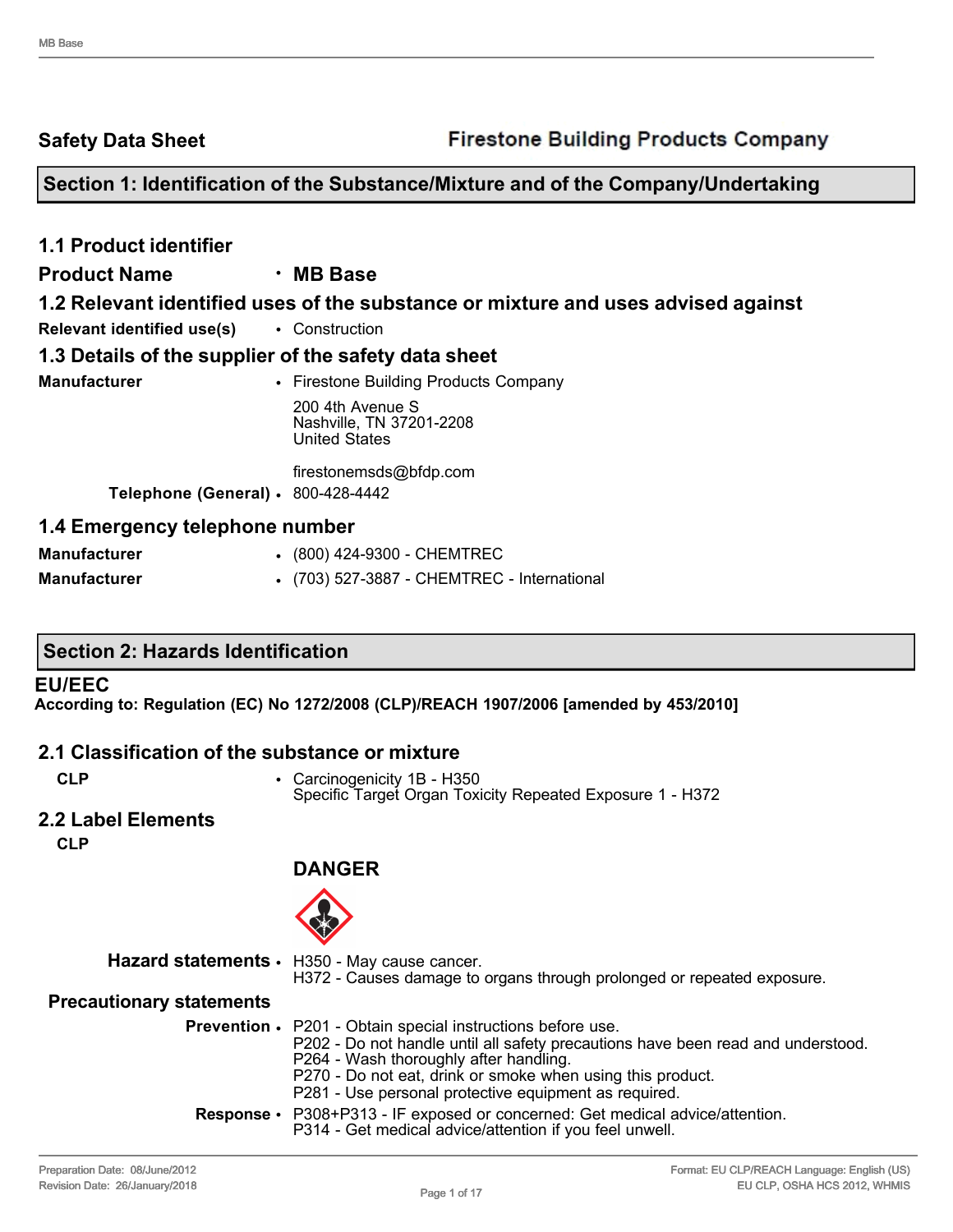|                                                                      | Storage/Disposal • P501 - Dispose of content and/or container in accordance with local, regional,                                                                                                                                                                                                                                         |
|----------------------------------------------------------------------|-------------------------------------------------------------------------------------------------------------------------------------------------------------------------------------------------------------------------------------------------------------------------------------------------------------------------------------------|
|                                                                      | national, and/or international regulations.                                                                                                                                                                                                                                                                                               |
| 2.3 Other Hazards<br><b>CLP</b>                                      | • According to Regulation (EC) No. 1272/2008 (CLP) this material is considered<br>hazardous.                                                                                                                                                                                                                                              |
| <b>United States (US)</b><br>According to: OSHA 29 CFR 1910.1200 HCS |                                                                                                                                                                                                                                                                                                                                           |
| 2.1 Classification of the substance or mixture                       |                                                                                                                                                                                                                                                                                                                                           |
| <b>OSHA HCS 2012</b>                                                 | • Carcinogenicity 1B<br>Specific Target Organ Toxicity Repeated Exposure 1                                                                                                                                                                                                                                                                |
| 2.2 Label elements                                                   |                                                                                                                                                                                                                                                                                                                                           |
| <b>OSHA HCS 2012</b>                                                 |                                                                                                                                                                                                                                                                                                                                           |
|                                                                      | <b>DANGER</b>                                                                                                                                                                                                                                                                                                                             |
|                                                                      |                                                                                                                                                                                                                                                                                                                                           |
| Hazard statements · May cause cancer.                                | Causes damage to organs through prolonged or repeated exposure.                                                                                                                                                                                                                                                                           |
| <b>Precautionary statements</b>                                      |                                                                                                                                                                                                                                                                                                                                           |
|                                                                      | <b>Prevention •</b> Obtain special instructions before use.<br>Do not handle until all safety precautions have been read and understood.<br>Avoid breathing dust.<br>Wash thoroughly after handling.<br>Do not eat, drink or smoke when using this product.<br>Wear protective gloves/protective clothing/eye protection/face protection. |
|                                                                      | Response . IF exposed or concerned: Get medical advice/attention.<br>Get medical advice/attention if you feel unwell.                                                                                                                                                                                                                     |
| Storage/Disposal •                                                   | Dispose of content and/or container in accordance with local, regional, national, and/or<br>international regulations.                                                                                                                                                                                                                    |
| 2.3 Other hazards                                                    |                                                                                                                                                                                                                                                                                                                                           |
| OSHA HCS 2012                                                        | • Under United States Regulations (29 CFR 1910.1200 - Hazard Communication<br>Standard), this product is considered hazardous.                                                                                                                                                                                                            |
| Canada<br><b>According to: WHMIS</b>                                 |                                                                                                                                                                                                                                                                                                                                           |
| 2.1 Classification of the substance or mixture<br><b>WHMIS</b>       | • Other Toxic Effects - D2A                                                                                                                                                                                                                                                                                                               |

**2.2 Label elements**

**WHMIS** •

**WHMIS** • Other Toxic Effects - D2A Other Toxic Effects - D2B

Other Toxic Effects - D2B

# **2.3 Other hazards**

**WHMIS** • In Canada, the product mentioned above is considered hazardous under the Workplace Hazardous Materials Information System (WHMIS).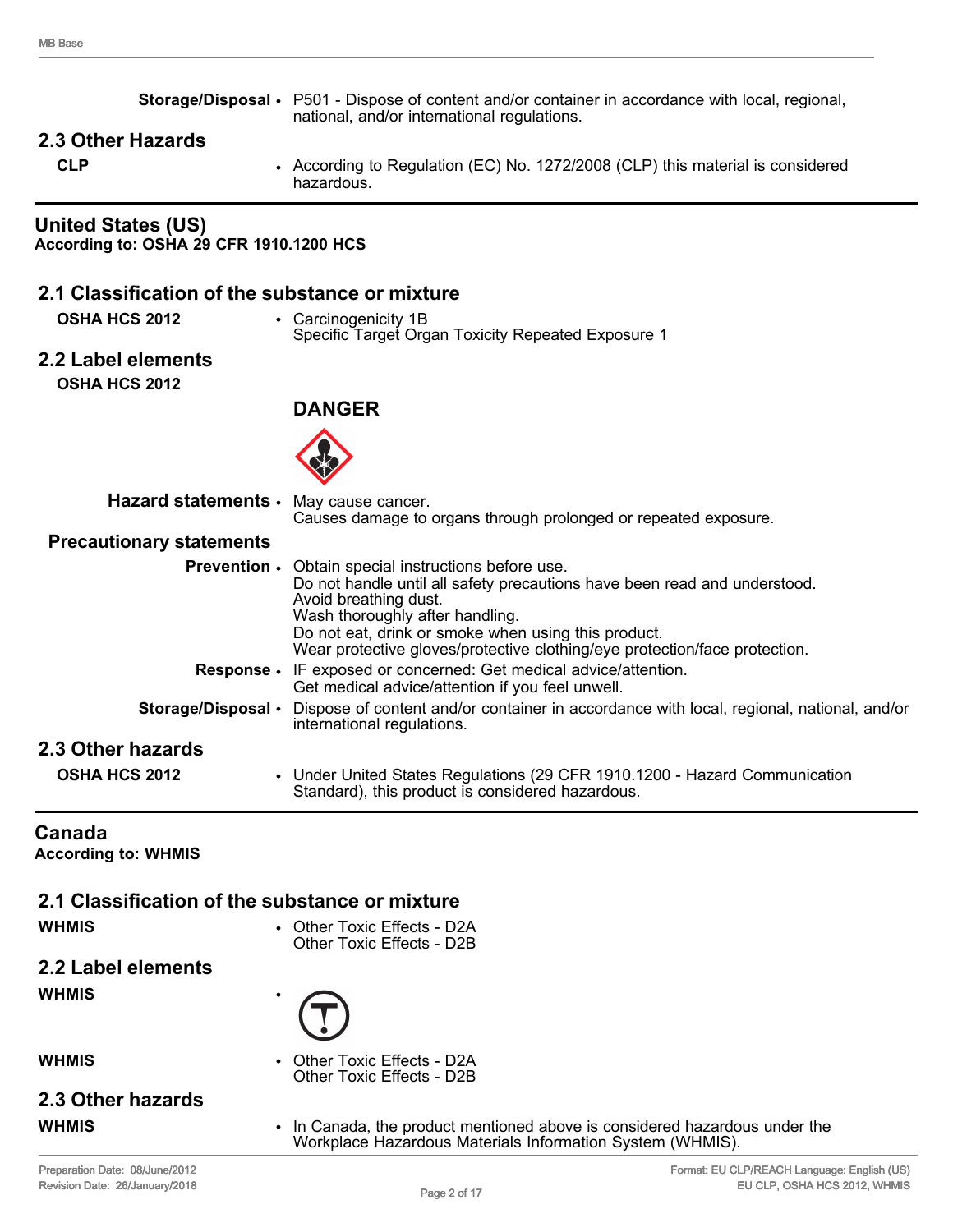### **Section 3 - Composition/Information on Ingredients**

#### **3.1 Substances**

• Material does not meet the criteria of a substance.

### **3.2 Mixtures**

| <b>Composition</b>             |                                               |         |            |                                                                                               |                 |  |
|--------------------------------|-----------------------------------------------|---------|------------|-----------------------------------------------------------------------------------------------|-----------------|--|
| <b>I</b> Chemical Name         | <b>Identifiers</b>                            | $\%$    |            | ILD50/LC50 Classifications According to<br><b>Regulation/Directive</b>                        | <b>Comments</b> |  |
| Petroleum asphalt,<br>oxidized | CAS:64742-93-4<br>EINECS: 265-196-4           | 75%     | <b>NDA</b> | <b>EU CLP: Carc. 1B, H350</b><br><b>OSHA HCS 2012: Carc. 1B</b>                               | <b>NDA</b>      |  |
| Quartz                         | CAS: 14808-60-7<br><b>EC Number: 238-878-</b> | 25%     | <b>NDA</b> | <b>EU CLP: Carc. 1A, H350; STOT RE 1, H372;</b><br><b>OSHA HCS 2012:</b> Carc. 1A; STOT RE 1; | <b>NDA</b>      |  |
| Glass, oxide, chemicals        | CAS:65997-17-3<br><b>EC Number: 266-046-</b>  | $< 8\%$ | <b>NDA</b> | <b>EU CLP: Not Classified</b><br><b>OSHA HCS 2012: Not Classified</b>                         | <b>NDA</b>      |  |

#### **Section 4 - First Aid Measures**

### **4.1 Description of first aid measures**

| <b>Inhalation</b>                                                              | • Move victim to fresh air. Give artificial respiration if victim is not breathing. Administer<br>oxygen if breathing is difficult. If signs/symptoms continue, get medical attention.                                       |  |  |  |
|--------------------------------------------------------------------------------|------------------------------------------------------------------------------------------------------------------------------------------------------------------------------------------------------------------------------|--|--|--|
| <b>Skin</b>                                                                    | • In case of contact with substance, immediately flush skin with running water for at<br>least 20 minutes. If irritation develops and persists, get medical attention.                                                       |  |  |  |
| Eye                                                                            | • In case of contact with substance, immediately flush eyes with running water for at<br>least 20 minutes. If eye irritation persists: Get medical advice/attention.                                                         |  |  |  |
| Ingestion                                                                      | • Rinse mouth. Do not give anything by mouth to an unconscious person. Obtain<br>medical attention immediately if ingested.                                                                                                  |  |  |  |
| 4.2 Most important symptoms and effects, both acute and delayed                |                                                                                                                                                                                                                              |  |  |  |
|                                                                                | • Refer to Section 11 - Toxicological Information.                                                                                                                                                                           |  |  |  |
| 4.3 Indication of any immediate medical attention and special treatment needed |                                                                                                                                                                                                                              |  |  |  |
| <b>Notes to Physician</b>                                                      | • All treatments should be based on observed signs and symptoms of distress in the<br>patient. Consideration should be given to the possibility that overexposure to materials<br>other than this product may have occurred. |  |  |  |

### **Section 5 - Firefighting Measures**

### **5.1 Extinguishing media**

|                                          | Suitable Extinguishing Media • Alcohol foam, carbon dioxide, or dry chemical.               |
|------------------------------------------|---------------------------------------------------------------------------------------------|
| <b>Unsuitable Extinguishing</b><br>Media | • No data available.                                                                        |
|                                          | 5.2 Special hazards arising from the substance or mixture                                   |
| <b>Hazards</b>                           | <b>Unusual Fire and Explosion</b> . Burning of this product will produce thick black smoke. |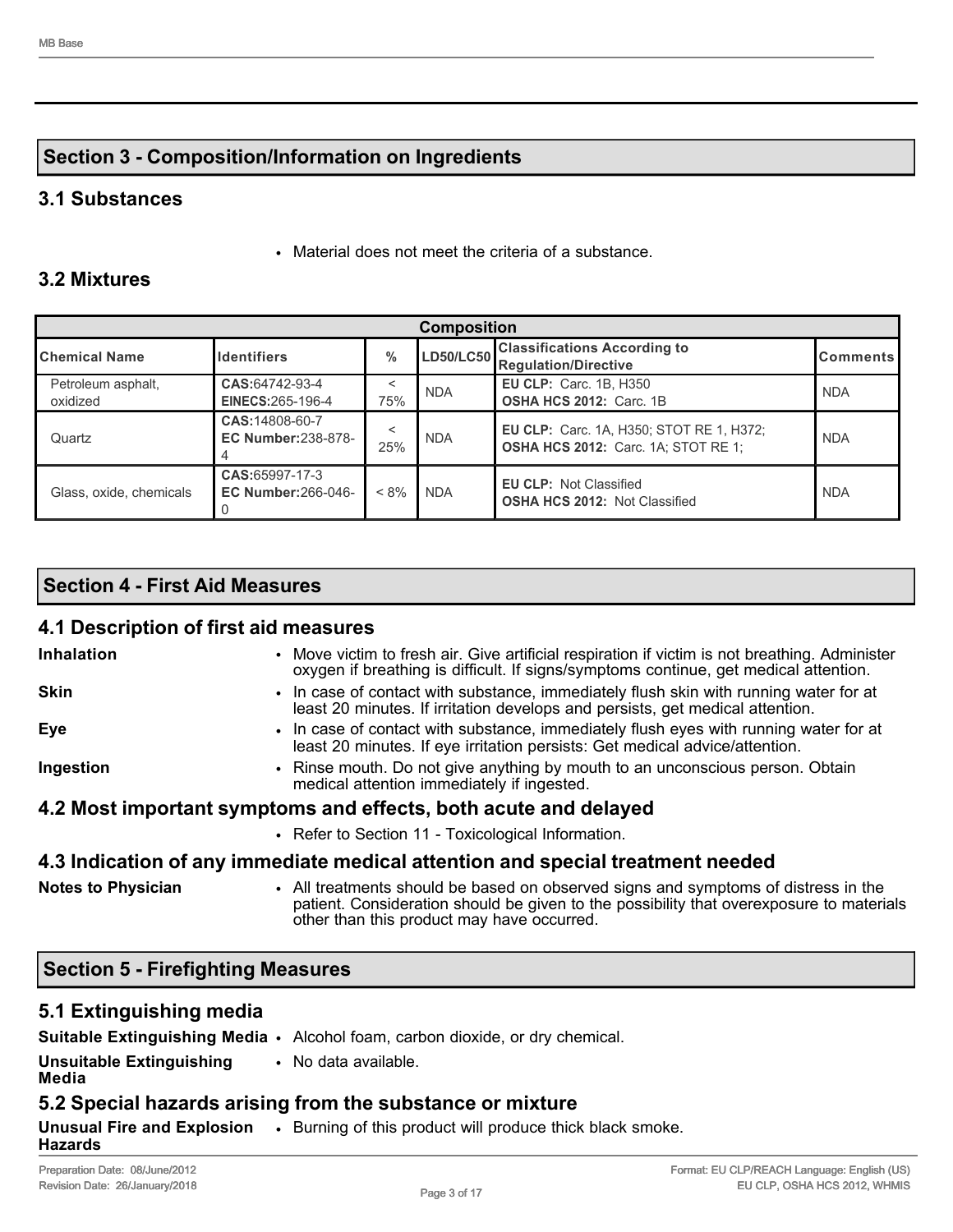| <b>Hazardous Combustion</b><br><b>Products</b> | • Carbon dioxide, carbon monoxide and partially burned carbon.                                                                                                                                        |
|------------------------------------------------|-------------------------------------------------------------------------------------------------------------------------------------------------------------------------------------------------------|
| 5.3 Advice for firefighters                    |                                                                                                                                                                                                       |
|                                                | • Wear positive pressure self-contained breathing apparatus (SCBA).<br>Structural firefighters' protective clothing will only provide limited protection.<br>Cool fire exposed containers with water. |

#### **6.1 Personal precautions, protective equipment and emergency procedures**

| <b>Personal Precautions</b> | No special precautions expected to be necessary if material is used under ordinary |
|-----------------------------|------------------------------------------------------------------------------------|
|                             | conditions and as recommended.                                                     |

**Emergency Procedures** • No special emergency procedures are expected to be needed as this material is a solid sheet.

#### **6.2 Environmental precautions**

• Follow best practices with picking up pieces and disposing of properly.

#### **6.3 Methods and material for containment and cleaning up**

**Containment/Clean-up Measures** • Pick up large pieces. Sweep and scoop up material and put into a suitable container for disposal.

- **6.4 Reference to other sections**
	- Refer to Section 8 Exposure Controls/Personal Protection and Section 13 Disposal Considerations.

#### **Section 7 - Handling and Storage**

#### **7.1 Precautions for safe handling**

**Handling** • Use only with adequate ventilation. Wear appropriate personal protective equipment, avoid direct contact. Avoid breathing dust. Avoid contact with skin and eyes. Wash thoroughly with soap and water after handling and before eating, drinking, or using tobacco.

#### **7.2 Conditions for safe storage, including any incompatibilities**

**Storage** • Store in a well-ventilated place.

#### **7.3 Specific end use(s)**

• Refer to Section 1.2 - Relevant identified uses.

#### **Section 8 - Exposure Controls/Personal Protection**

#### **8.1 Control parameters**

| <b>Exposure Limits/Guidelines</b> |         |              |           |                |                       |                                   |
|-----------------------------------|---------|--------------|-----------|----------------|-----------------------|-----------------------------------|
|                                   | Resultl | <b>ACGIH</b> | Australia | <b>Belgium</b> | <b>Canada Alberta</b> | <b>Canada British</b><br>Columbia |
|                                   |         |              |           |                |                       |                                   |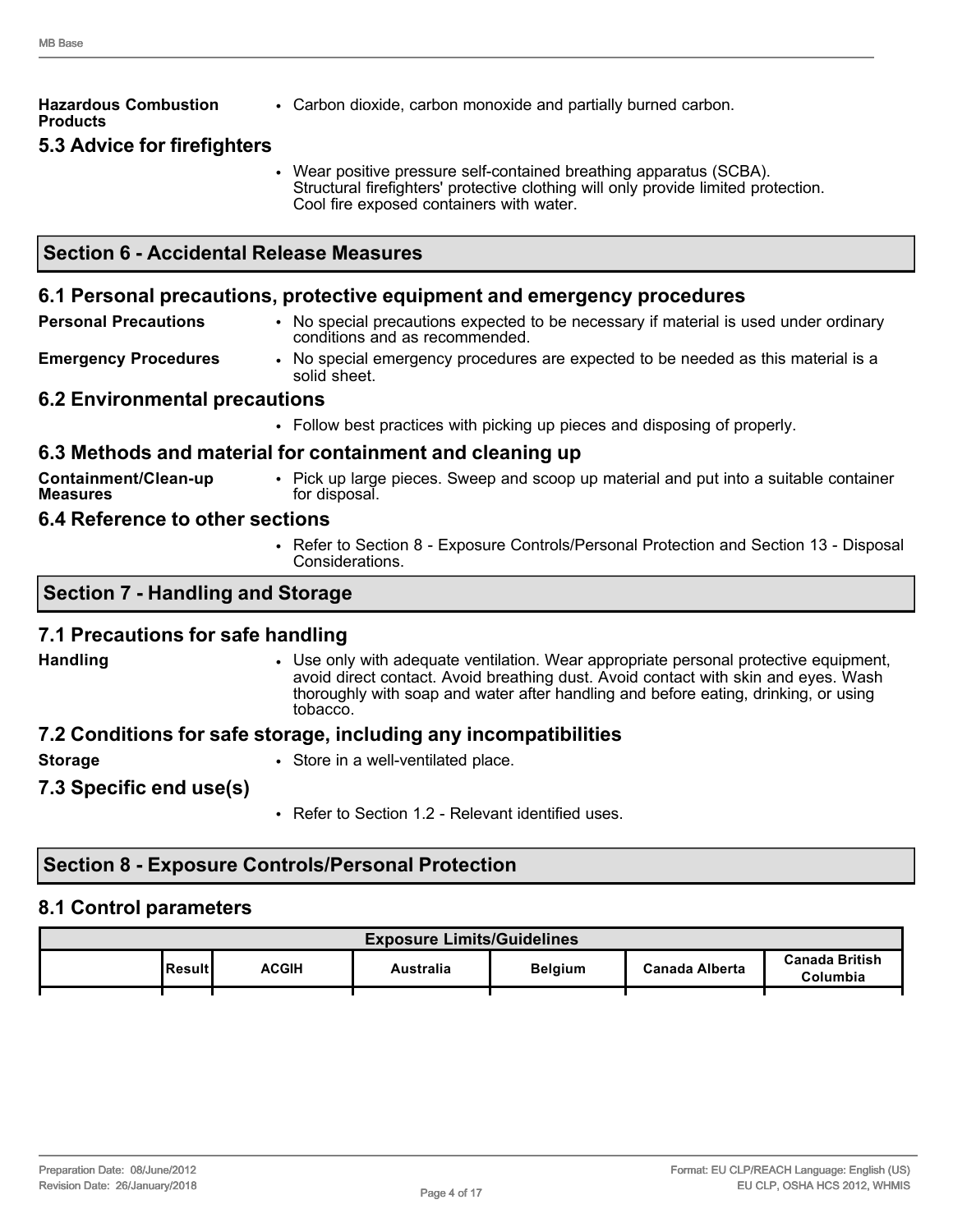| Glass, oxide,<br>chemicals   | TWAs          | 1 fiber/cm3 TWA<br>(respirable fibers:<br>length $>5 \mu m$ , aspect<br>ratio $>=3:1$ , as<br>determined by the<br>membrane filter<br>method at 400-450X<br>magnification [4-mm<br>Not established<br>objective], using<br>phase-contrast<br>illumination, listed<br>under Synthetic<br>vitreous fibers)<br>as Glass wool fiber      |                                                                                                                                    | 10 mg/m3 TWA (dust<br>and fiber)                                                                                                        | 1 fibre/cm3 TWA<br>as Glass wool fiber<br>0.025 mg/m3 TWA                                                                                                                                                                                                                                              | 1 fibre/cm3 TWA<br>(fibres >5 µm, with an<br>aspect ratio of >=3:1,<br>as determined by the<br>membrane filter<br>method at 400-450<br>times magnification (4<br>mm objective), using<br>phase-contrast<br>illumination, listed<br>under Synthetic<br>vitreous fibres)<br>as Glass wool fiber |
|------------------------------|---------------|--------------------------------------------------------------------------------------------------------------------------------------------------------------------------------------------------------------------------------------------------------------------------------------------------------------------------------------|------------------------------------------------------------------------------------------------------------------------------------|-----------------------------------------------------------------------------------------------------------------------------------------|--------------------------------------------------------------------------------------------------------------------------------------------------------------------------------------------------------------------------------------------------------------------------------------------------------|-----------------------------------------------------------------------------------------------------------------------------------------------------------------------------------------------------------------------------------------------------------------------------------------------|
| Quartz<br>$(14808 - 60 - 7)$ | <b>TWAs</b>   | 0.025 mg/m3 TWA<br>(respirable fraction)                                                                                                                                                                                                                                                                                             | 0.1 mg/m3 TWA<br>(respirable dust)                                                                                                 | 0.1 mg/m3 TWA<br>(alveolar dust)                                                                                                        | (respirable<br>particulate)                                                                                                                                                                                                                                                                            | 0.025 mg/m3 TWA<br>(respirable)                                                                                                                                                                                                                                                               |
|                              |               |                                                                                                                                                                                                                                                                                                                                      | <b>Exposure Limits/Guidelines (Con't.)</b>                                                                                         |                                                                                                                                         |                                                                                                                                                                                                                                                                                                        |                                                                                                                                                                                                                                                                                               |
|                              | <b>Result</b> | <b>Canada Manitoba</b>                                                                                                                                                                                                                                                                                                               | <b>Canada New</b><br><b>Brunswick</b>                                                                                              | <b>Canada Northwest</b><br><b>Territories</b>                                                                                           | <b>Canada Nova Scotia</b>                                                                                                                                                                                                                                                                              | <b>Canada Nunavut</b>                                                                                                                                                                                                                                                                         |
| Glass, oxide,<br>chemicals   | <b>TWAs</b>   | 1 fiber/cm3 TWA<br>(length >5 µm, aspect<br>ratio $>=3:1$ , as<br>determined by the<br>membrane filter<br>method at 400-450X<br>magnification [4-mm<br>objective], using<br>phase-contrast<br>illumination, respirable<br>fibers, listed under<br>Synthetic vitreous<br>fibers)<br>as Glass wool fiber                               | 1 fibre/cm3 TWA<br>(fibres $>5 \mu m$ with a<br>diameter <3 µm,<br>aspect ratio >5:1)<br>as Glass wool fiber                       | 3 fibre/cm3 TWA<br>(with a diameter<br>$\leq$ 3.5 µm and a<br>length $>=$ 10 µm); 5<br>mg/m3 TWA (total<br>mass)<br>as Glass wool fiber | 1 fiber/cm3 TWA<br>(length >5 µm, aspect<br>ratio $>=3:1$ , as<br>determined by the<br>membrane filter<br>method at 400-450X<br>magnification [4-mm<br>objective], using<br>phase-contrast<br>illumination, respirable<br>fibers, listed under<br>Synthetic vitreous<br>fibers)<br>as Glass wool fiber | 3 fibre/cm3 TWA<br>(with a diameter<br>$\leq$ =3.5 µm and a<br>length $>=$ 10 $\mu$ m); 5<br>mg/m3 TWA (total<br>mass)<br>as Glass wool fiber                                                                                                                                                 |
| Quartz<br>$(14808 - 60 - 7)$ | <b>TWAs</b>   | 0.025 mg/m3 TWA<br>(respirable fraction)                                                                                                                                                                                                                                                                                             | 0.1 mg/m3 TWA<br>(respirable fraction)                                                                                             | 0.1 mg/m3 TWA<br>(respirable mass);<br>0.3 mg/m3 TWA (total<br>mass)                                                                    | 0.025 mg/m3 TWA<br>(respirable fraction)                                                                                                                                                                                                                                                               | 0.1 mg/m3 TWA<br>(respirable mass);<br>0.3 mg/m3 TWA (total<br>mass)                                                                                                                                                                                                                          |
|                              |               |                                                                                                                                                                                                                                                                                                                                      | <b>Exposure Limits/Guidelines (Con't.)</b>                                                                                         |                                                                                                                                         |                                                                                                                                                                                                                                                                                                        |                                                                                                                                                                                                                                                                                               |
|                              | Result        | <b>Canada Ontario</b>                                                                                                                                                                                                                                                                                                                | <b>Canada Quebec</b>                                                                                                               | Canada<br>Saskatchewan                                                                                                                  | <b>Canada Yukon</b>                                                                                                                                                                                                                                                                                    | China                                                                                                                                                                                                                                                                                         |
| Glass, oxide,<br>chemicals   | TWAs          | 1 fibre/cm3 TWA<br>(fibres $>5 \mu m$ in<br>length and an aspect<br>ratio $>=3:1$ as<br>determined by the<br>membrane filter<br>method at 400-450<br>times magnification $(4)$<br>-mm objective), using<br>phase-contrast<br>illumination,<br>respirable, listed<br>under Synthetic<br>Vitreous Fibres (Man<br>Made Mineral Fibres)) | 1 fibre/cm3 TWAEV<br>(respirable, listed<br>under Fibres -<br><b>Artificial Vitreous</b><br>Mineral Fibres)<br>as Glass wool fiber | 1 fibre/cm3 TWA<br>(respirable fibres,<br>listed under Synthetic<br>vitreous fibres)<br>as Glass wool fiber                             | 30 mppcf TWA (dust<br>or fibrous); 10 mg/m3<br>TWA (dust or<br>fibrous)                                                                                                                                                                                                                                | Not established                                                                                                                                                                                                                                                                               |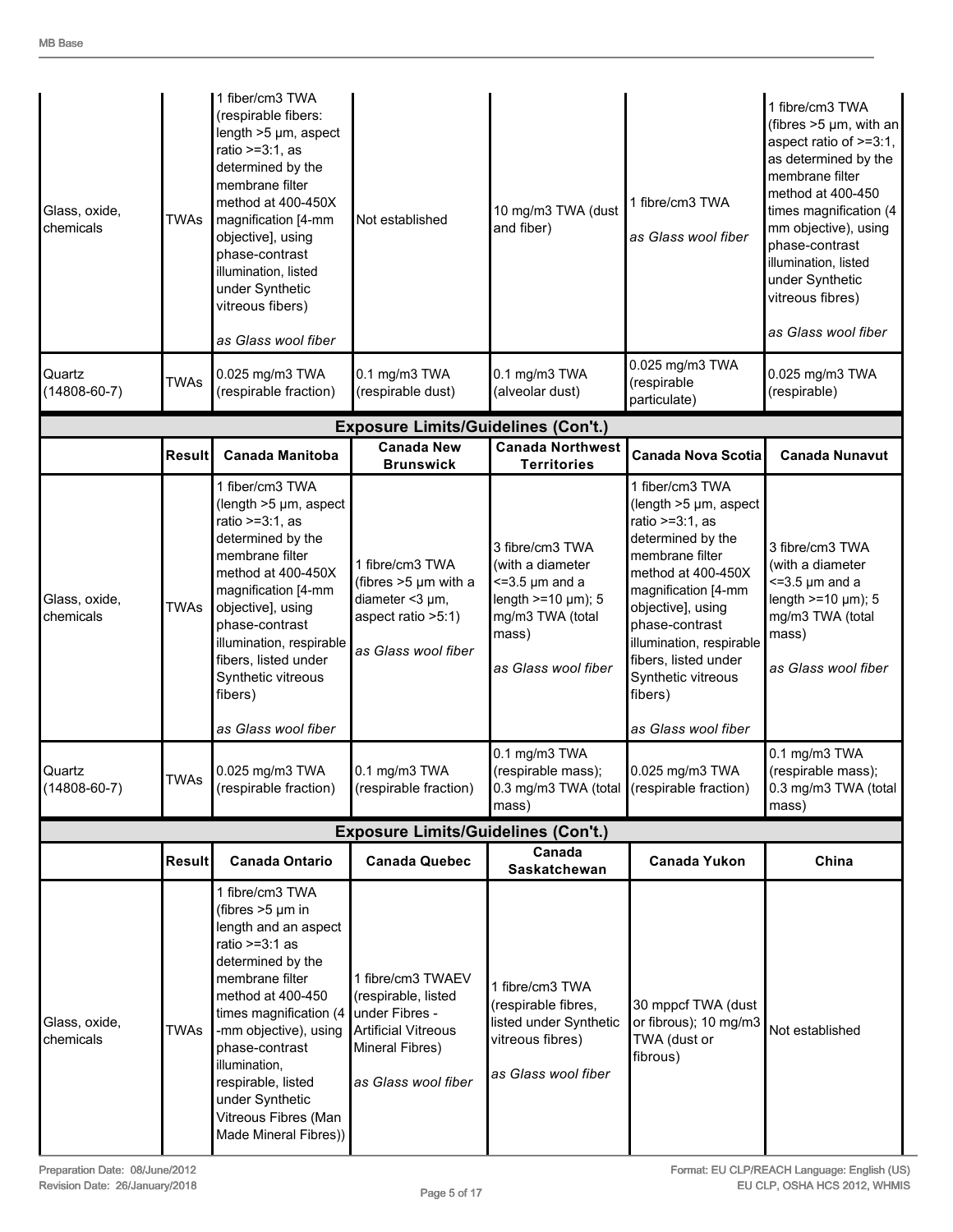|                              |              |                                                                                     | as Glass wool fiber                    |                                            |                                                                                                                 |                                              |                                                                                                                                                                                                                                                                                                                                                                                                                             |  |
|------------------------------|--------------|-------------------------------------------------------------------------------------|----------------------------------------|--------------------------------------------|-----------------------------------------------------------------------------------------------------------------|----------------------------------------------|-----------------------------------------------------------------------------------------------------------------------------------------------------------------------------------------------------------------------------------------------------------------------------------------------------------------------------------------------------------------------------------------------------------------------------|--|
| Quartz<br>$(14808 - 60 - 7)$ | <b>STELs</b> | Not established                                                                     |                                        | Not established                            | Not established                                                                                                 | Not established                              | 2 mg/m3 STEL<br>(containing 10-50%<br>free SiO2, total dust);<br>1.4 mg/m3 STEL<br>(containing 50-80%<br>free SiO2, total dust);<br>1 mg/m3 STEL<br>(containing >80%<br>free SiO2, total dust);<br>1.4 mg/m3 STEL<br>(containing 10-50%<br>free SiO2, respirable<br>dust); 0.6 mg/m3<br>STEL (containing 50-<br>80% free SiO2,<br>respirable dust); 0.4<br>mg/m3 STEL<br>(containing >80%<br>free SiO2, respirable<br>dust) |  |
|                              | <b>TWAs</b>  | 0.10 mg/m3 TWA<br>(designated<br>substances<br>listed under Silica,<br>crystalline) | regulation, respirable,                | 0.1 mg/m3 TWAEV<br>(respirable dust)       | 0.05 mg/m3 TWA<br>(respirable fraction,<br>listed under Silica -<br>crystalline)                                | 300 particle/mL TWA<br>(listed under Silica) | 0.7 mg/m3 TWA<br>(containing 50-80%<br>free SiO2, total dust);<br>0.3 mg/m3 TWA<br>(containing 50-80%<br>free SiO2, respirable<br>dust); 1 mg/m3 TWA<br>(containing 10-50%<br>free SiO2, total dust);<br>0.7 mg/m3 TWA<br>(containing 10-50%<br>free SiO2, respirable<br>dust); 0.5 mg/m3<br>TWA (containing<br>>80% free SiO2, total<br>dust); 0.2 mg/m3<br>TWA (containing<br>>80% free SiO2,<br>respirable dust)         |  |
|                              |              |                                                                                     |                                        | <b>Exposure Limits/Guidelines (Con't.)</b> |                                                                                                                 |                                              |                                                                                                                                                                                                                                                                                                                                                                                                                             |  |
|                              |              |                                                                                     | <b>Result</b>                          |                                            | <b>Denmark</b>                                                                                                  |                                              | <b>NIOSH</b>                                                                                                                                                                                                                                                                                                                                                                                                                |  |
| Glass, oxide, chemicals      |              | <b>TWAs</b>                                                                         | 1 fiber/cm3 TWA<br>as Glass wool fiber |                                            | 3 fiber/cm3 TWA (fibers $\le$ = 3.5 $\mu$ m in<br>diameter and $>= 10 \mu m$ in length); 5 mg/m3<br>TWA (total) |                                              |                                                                                                                                                                                                                                                                                                                                                                                                                             |  |
| Quartz<br>$(14808 - 60 - 7)$ |              |                                                                                     | <b>TWAs</b>                            | (respirable)                               | 0.3 mg/m3 TWA (total); 0.1 mg/m3 TWA                                                                            |                                              | as Glass wool fiber<br>0.05 mg/m3 TWA (respirable dust)                                                                                                                                                                                                                                                                                                                                                                     |  |

#### **Exposure Control Notations**

**Canada Ontario**

•Quartz (14808-60-7): **Designated Substances:** (0.10 mg/m3 TWA (respirable fraction, listed under Silica, crystalline))

**Canada Quebec**

•Quartz (14808-60-7): **Carcinogens:** (C2 carcinogen - effect suspected in humans)

### **ACGIH**

•Glass, oxide, chemicals as Glass wool fiber: **Carcinogens:** (A3 - Confirmed Animal Carcinogen with Unknown Relevance to Humans (listed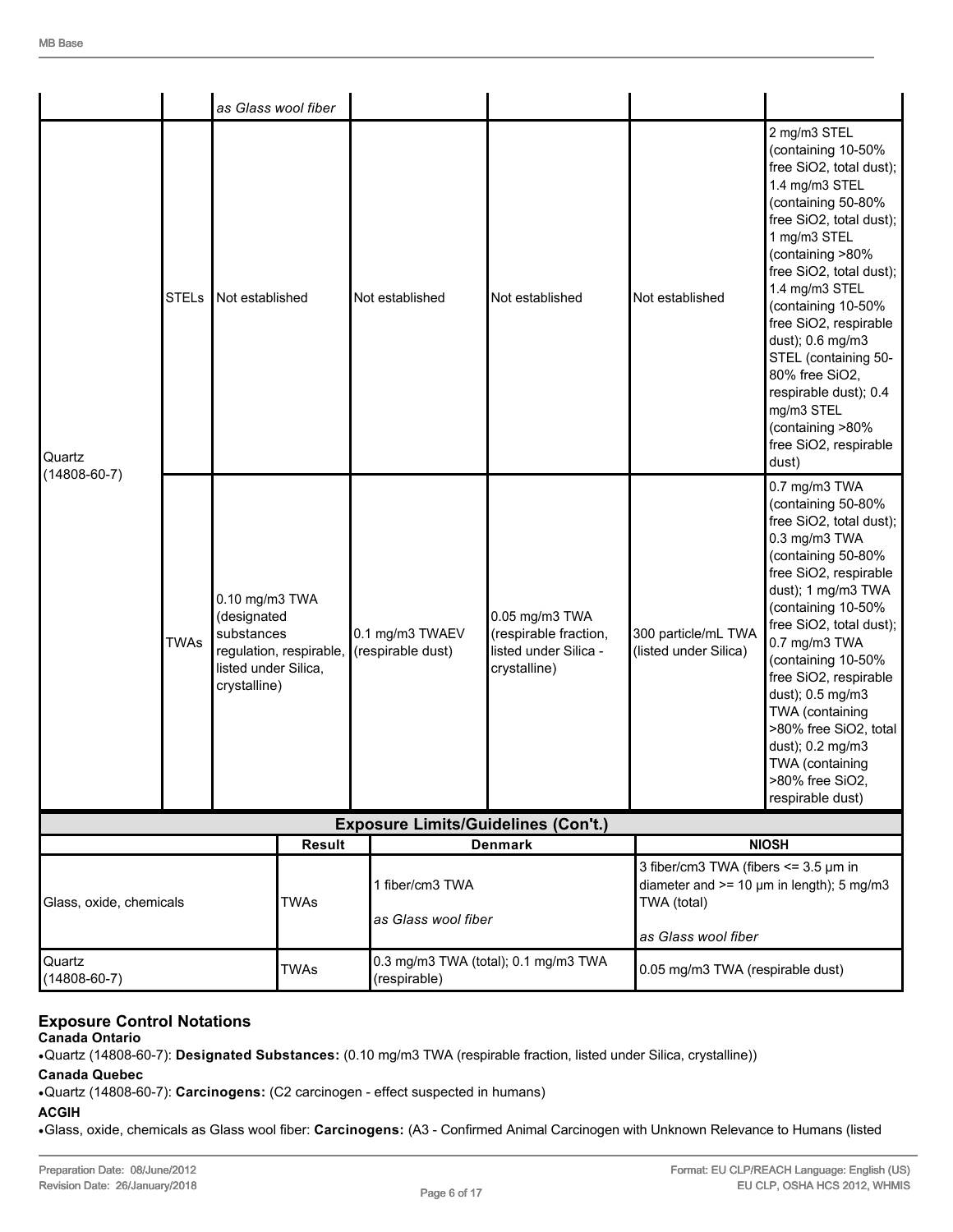under Synthetic vitreous fibers))

•Quartz (14808-60-7): **Carcinogens:** (A2 - Suspected Human Carcinogen)

#### **Germany DFG**

•Quartz (14808-60-7): **Carcinogens:** (Category 1 (causes cancer in man, alveola fraction))

#### **Exposure Limits Supplemental OSHA**

•Quartz (14808-60-7): **Mineral Dusts:** ((30)/(%SiO2 + 2) mg/m3 TWA, total dust; (250)/(%SiO2 + 5) mppcf TWA, respirable fraction; (10)/(%SiO2 + 2) mg/m3 TWA, respirable fraction)

#### **ACGIH**

•Quartz (14808-60-7): **TLV Basis - Critical Effects:** (lung cancer; pulmonary fibrosis)

## **8.2 Exposure controls**

| <b>Engineering</b><br><b>Measures/Controls</b>                    |                        |                                              | • This material is designed to be used outdoors, in roofing applications. Good general<br>ventilation should be used. Ventilation rates should be matched to conditions. If<br>applicable, use process enclosures, local exhaust ventilation, or other engineering<br>controls to maintain airborne levels below recommended exposure limits. If exposure<br>limits have not been established, maintain airborne levels to an acceptable level. |  |  |
|-------------------------------------------------------------------|------------------------|----------------------------------------------|-------------------------------------------------------------------------------------------------------------------------------------------------------------------------------------------------------------------------------------------------------------------------------------------------------------------------------------------------------------------------------------------------------------------------------------------------|--|--|
| <b>Personal Protective Equipment</b>                              |                        |                                              |                                                                                                                                                                                                                                                                                                                                                                                                                                                 |  |  |
| <b>Respiratory</b>                                                |                        |                                              | • Where respiratory protection is needed to control personnel exposures, follow the<br>OSHA respirator regulations found in 29 CFR 1910.134 or European Standard EN 149.<br>Use a NIOSH or European Standard EN 149 certified respirator if exposure limits are<br>exceeded or symptoms are experienced.                                                                                                                                        |  |  |
| Eye/Face                                                          | • Wear safety goggles. |                                              |                                                                                                                                                                                                                                                                                                                                                                                                                                                 |  |  |
| <b>Skin/Body</b>                                                  |                        |                                              | • Wear appropriate gloves. Wear long sleeves and/or protective coveralls.                                                                                                                                                                                                                                                                                                                                                                       |  |  |
| <b>Environmental Exposure</b><br><b>Controls</b>                  |                        |                                              | • Follow best practice for site management and disposal of waste.                                                                                                                                                                                                                                                                                                                                                                               |  |  |
| Key to abbreviations                                              |                        |                                              |                                                                                                                                                                                                                                                                                                                                                                                                                                                 |  |  |
| ACGIH = American Conference of Governmental<br>Industrial Hygiene |                        | <b>TLV</b>                                   | Threshold Limit Value determined by the American Conference of Governmental Industrial Hygienists (ACGIH)                                                                                                                                                                                                                                                                                                                                       |  |  |
| NIOSH = National Institute of Occupational Safety and<br>Health   |                        | TWA                                          | = Time-Weighted Averages are based on 8h/day, 40h/week exposures                                                                                                                                                                                                                                                                                                                                                                                |  |  |
| OSHA = Occupational Safety and Health                             |                        | TWAEV = Time-Weighted Average Exposure Value |                                                                                                                                                                                                                                                                                                                                                                                                                                                 |  |  |

### **Section 9 - Physical and Chemical Properties**

STEL = Short Term Exposure Limits are based on 15-

minute exposures

### **9.1 Information on Basic Physical and Chemical Properties**

Administration TWAEV <sup>=</sup> Time-Weighted Average Exposure Value

| <b>Material Description</b>       |                  |                              |                                                     |
|-----------------------------------|------------------|------------------------------|-----------------------------------------------------|
| <b>Physical Form</b>              | Solid            | Appearance/Description       | Black mat with sand surface and<br>an asphalt odor. |
| Color                             | <b>Black</b>     | Odor                         | Asphalt odor.                                       |
| Odor Threshold                    | Data lacking     |                              |                                                     |
| <b>General Properties</b>         |                  |                              |                                                     |
| <b>Boiling Point</b>              | Data lacking     | Melting Point/Freezing Point | 200 °C(392 °F)                                      |
| Decomposition Temperature         | Data lacking     | рH                           | Data lacking                                        |
| Specific Gravity/Relative Density | $= 1.05$ Water=1 | <b>Water Solubility</b>      | Insoluble                                           |
| Viscosity                         | Data lacking     | <b>Explosive Properties</b>  | Data lacking                                        |
| Oxidizing Properties:             | Data lacking     |                              |                                                     |
| <b>Volatility</b>                 |                  |                              |                                                     |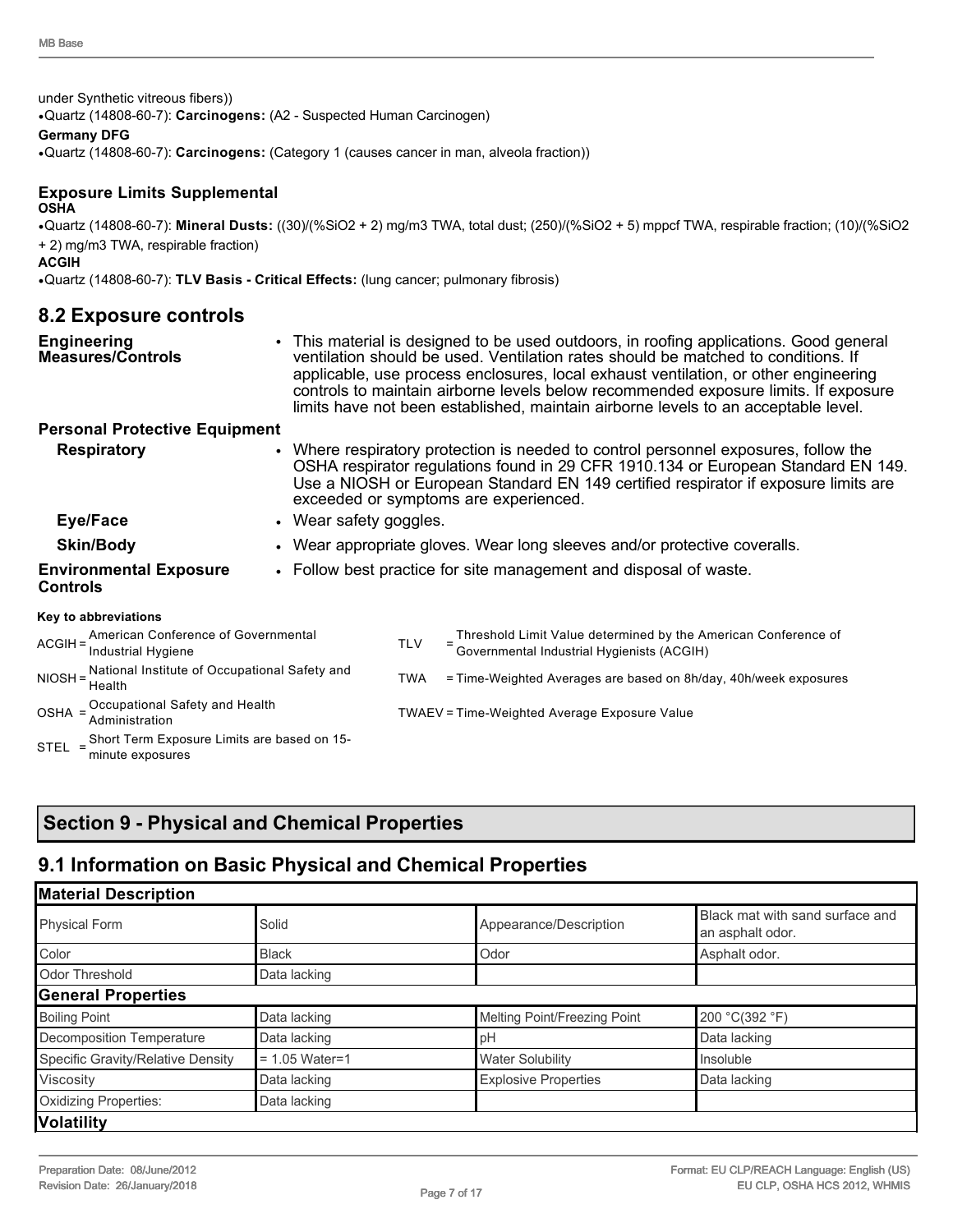| Vapor Pressure                                      | Data lacking | Vapor Density | Data lacking |  |
|-----------------------------------------------------|--------------|---------------|--------------|--|
| <b>Evaporation Rate</b><br>Data lacking             |              |               |              |  |
| Flammability                                        |              |               |              |  |
| Flash Point                                         | Data lacking | UEL           | Data lacking |  |
| ILEL                                                | Data lacking | Autoignition  | Data lacking |  |
| Flammability (solid, gas)                           | Data lacking |               |              |  |
| <b>IEnvironmental</b>                               |              |               |              |  |
| Octanol/Water Partition coefficient<br>Data lacking |              |               |              |  |

### **9.2 Other Information**

• No additional physical and chemical parameters noted.

| <b>Section 10: Stability and Reactivity</b> |                                                               |  |  |  |  |
|---------------------------------------------|---------------------------------------------------------------|--|--|--|--|
| <b>10.1 Reactivity</b>                      |                                                               |  |  |  |  |
|                                             | • No dangerous reaction known under conditions of normal use. |  |  |  |  |
| <b>10.2 Chemical stability</b>              |                                                               |  |  |  |  |
|                                             | • Stable under normal temperatures and pressures.             |  |  |  |  |
|                                             | 10.3 Possibility of hazardous reactions                       |  |  |  |  |
|                                             | • Hazardous polymerization not indicated.                     |  |  |  |  |
| <b>10.4 Conditions to avoid</b>             |                                                               |  |  |  |  |
|                                             | • No data available.                                          |  |  |  |  |
| 10.5 Incompatible materials                 |                                                               |  |  |  |  |
|                                             | • No data available.                                          |  |  |  |  |
| 10.6 Hazardous decomposition products       |                                                               |  |  |  |  |
|                                             | • No data available.                                          |  |  |  |  |

### **Section 11 - Toxicological Information**

### **11.1 Information on toxicological effects**

|                              | <b>Components</b> |                                                                                                                                                                                                                                                                                                                                                                                                                                                                                                                   |  |  |  |  |  |  |
|------------------------------|-------------------|-------------------------------------------------------------------------------------------------------------------------------------------------------------------------------------------------------------------------------------------------------------------------------------------------------------------------------------------------------------------------------------------------------------------------------------------------------------------------------------------------------------------|--|--|--|--|--|--|
| Quartz (<<br>$ 25\% \rangle$ | $\blacksquare$    | Acute Toxicity: Inhalation-Rat TCLo · 1 mg/kg; Lungs, Thorax, or Respiration: Other changes; Biochemical: Metabolism<br>$\left  \frac{1}{4808-60} \right $ (intermediary): Effect on inflammation or mediation of inflammation;<br> Mutagen: Micronucleus test • Unreported Route-Hamster • Lung (Somatic cell) • 160 µg/cm <sup>3</sup> ;<br>Tumorigen / Carcinogen: Inhalation-Rat TCLo . 50 mg/m <sup>3</sup> 6 Hour(s) 71 Week(s)-Intermittent;<br>Tumorigenic: Carcinogenic by RTECS criteria; Liver: Tumors |  |  |  |  |  |  |

| <b>GHS Properties</b>            | <b>Classification</b>                                               |
|----------------------------------|---------------------------------------------------------------------|
| Acute toxicity                   | <b>EU/CLP</b> • Data lacking<br><b>OSHA HCS 2012 • Data lacking</b> |
| <b>Skin corrosion/Irritation</b> | <b>EU/CLP</b> • Data lacking<br><b>OSHA HCS 2012 • Data lacking</b> |
| Serious eye damage/Irritation    | <b>EU/CLP</b> • Data lacking<br><b>OSHA HCS 2012 • Data lacking</b> |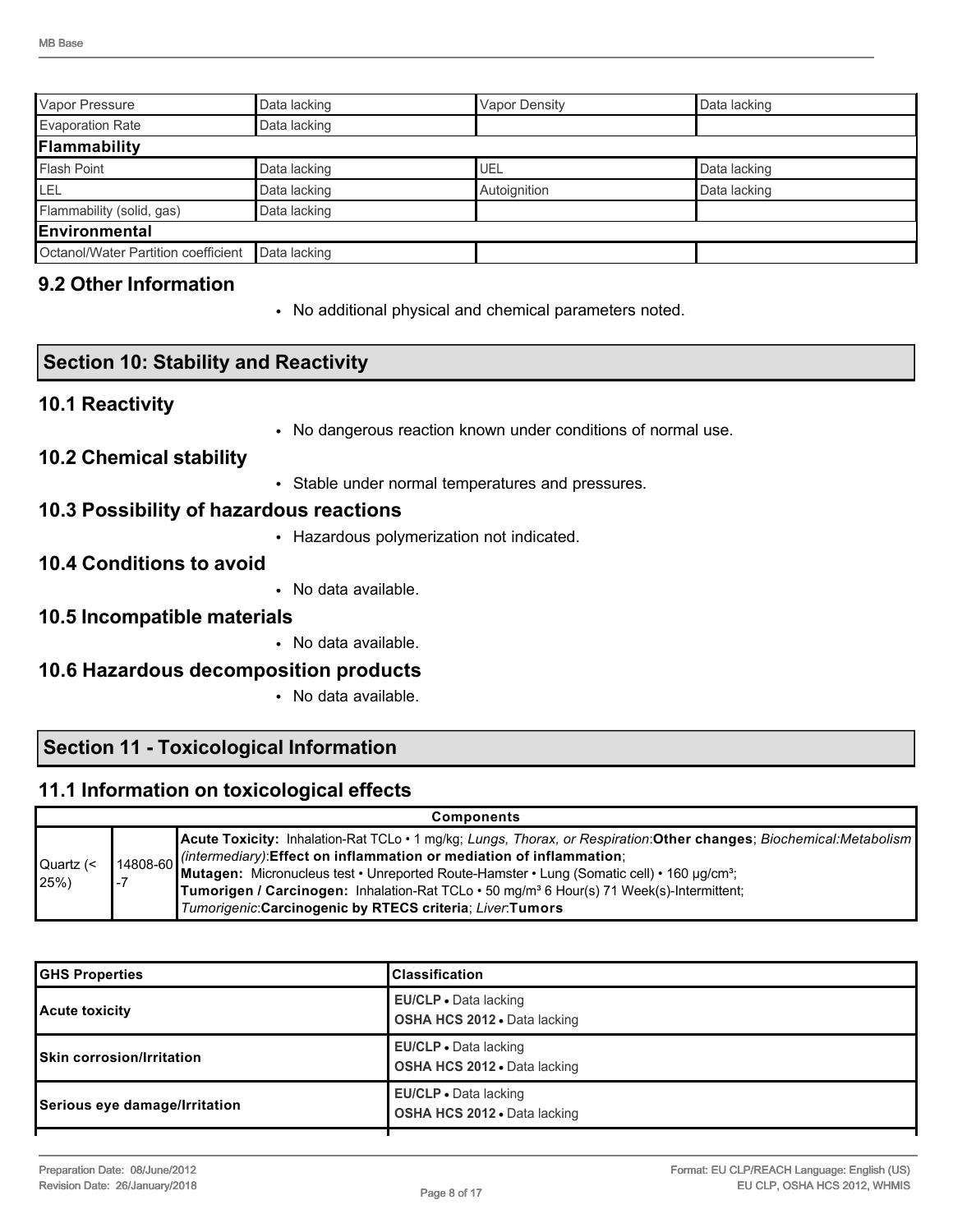| <b>ISkin sensitization</b>       | <b>EU/CLP</b> • Data lacking<br><b>OSHA HCS 2012 • Data lacking</b>                                                                             |
|----------------------------------|-------------------------------------------------------------------------------------------------------------------------------------------------|
| Respiratory sensitization        | EU/CLP - Data lacking<br><b>OSHA HCS 2012 .</b> Data lacking                                                                                    |
| <b>Aspiration Hazard</b>         | EU/CLP • Data lacking<br>OSHA HCS 2012 . Data lacking                                                                                           |
| Carcinogenicity                  | EU/CLP · Carcinogenicity 1B<br>OSHA HCS 2012 - Carcinogenicity 1B                                                                               |
| <b>Germ Cell Mutagenicity</b>    | EU/CLP . Data lacking<br><b>OSHA HCS 2012 • Data lacking</b>                                                                                    |
| <b>Toxicity for Reproduction</b> | EU/CLP . Data lacking<br>OSHA HCS 2012 . Data lacking                                                                                           |
| ISTOT-SE                         | EU/CLP · Data lacking<br>OSHA HCS 2012 . Data lacking                                                                                           |
| ISTOT-RE                         | <b>EU/CLP</b> • Specific Target Organ Toxicity Repeated Exposure 1<br><b>OSHA HCS 2012 •</b> Specific Target Organ Toxicity Repeated Exposure 1 |

### **Potential Health Effects**

| <b>Inhalation</b>           |                                                                                                                                                                                                                                                                                                                                                                           |
|-----------------------------|---------------------------------------------------------------------------------------------------------------------------------------------------------------------------------------------------------------------------------------------------------------------------------------------------------------------------------------------------------------------------|
| Acute (Immediate)           | • Processes such as cutting, grinding, crushing, or impact may result in generation of<br>excessive amounts of airborne dusts in the workplace. Nuisance dust may affect the<br>lungs but reactions are typically reversible.                                                                                                                                             |
| <b>Chronic (Delayed)</b>    | • Prolonged and repeated exposure to crystalline silica containing dust can result in<br>injury to the lungs. This condition is known as silicosis. Silicosis is characterized by<br>the shortness of breath, decreased expansion of the chest, dry cough, leading to<br>fatigue, dyspnea, and cyanosis, loss of appetite, pleuritic pain and decreased work<br>capacity. |
| <b>Skin</b>                 |                                                                                                                                                                                                                                                                                                                                                                           |
| Acute (Immediate)           | • Mechanical irritation of the skin/skin abrasion may occur characterized by itching or<br>redness.                                                                                                                                                                                                                                                                       |
| <b>Chronic (Delayed)</b>    | • No data available.                                                                                                                                                                                                                                                                                                                                                      |
| Eye                         |                                                                                                                                                                                                                                                                                                                                                                           |
| Acute (Immediate)           | • Mechanical irritation of the eye may occur characterized by itching or redness.                                                                                                                                                                                                                                                                                         |
| <b>Chronic (Delayed)</b>    | • No data available.                                                                                                                                                                                                                                                                                                                                                      |
| Ingestion                   |                                                                                                                                                                                                                                                                                                                                                                           |
| Acute (Immediate)           | • Excessive concentrations of nuisance dust in the workplace may cause mechanical<br>irritation to mucous membranes.                                                                                                                                                                                                                                                      |
| <b>Chronic (Delayed)</b>    | • No data available.                                                                                                                                                                                                                                                                                                                                                      |
| <b>Carcinogenic Effects</b> | • Repeated and prolonged exposure may cause cancer.                                                                                                                                                                                                                                                                                                                       |

| <b>Carcinogenic Effects</b>             |            |                              |                        |  |  |  |  |
|-----------------------------------------|------------|------------------------------|------------------------|--|--|--|--|
|                                         | <b>CAS</b> | <b>IARC</b>                  | <b>NTP</b>             |  |  |  |  |
| l Quartz                                | 14808-60-7 | Group 1-Carcinogenic         | Known Human Carcinogen |  |  |  |  |
| Petroleum asphalt,<br><b>l</b> oxidized | 64742-93-4 | Group 2A-Probable Carcinogen | <b>I</b> Not Listed    |  |  |  |  |

#### **Key to abbreviations**

TC = Toxic Concentration

### **Section 12 - Ecological Information**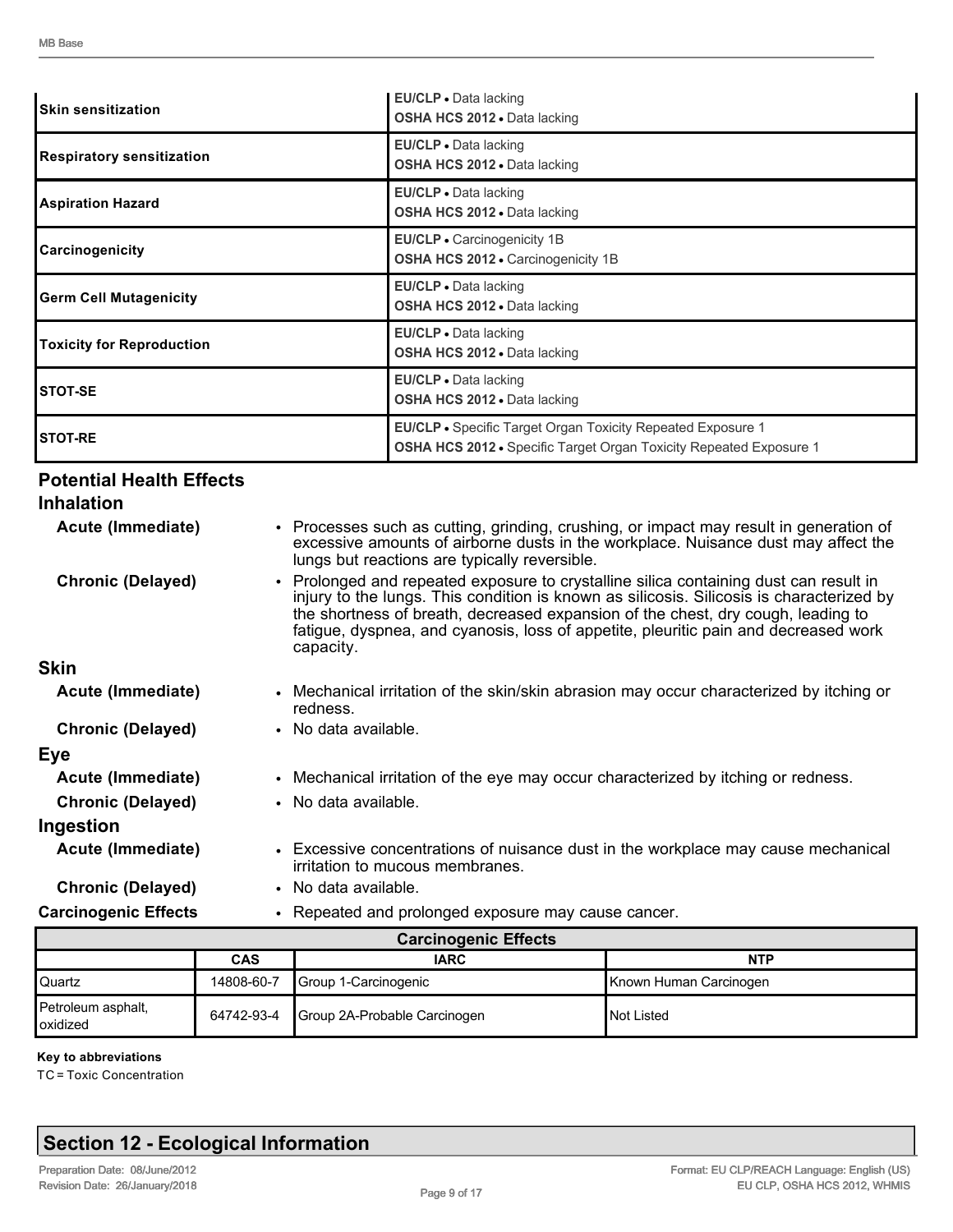| <b>12.1 Toxicity</b>                  |                                                  |
|---------------------------------------|--------------------------------------------------|
|                                       | Material data lacking.<br>$\bullet$              |
| 12.2 Persistence and degradability    |                                                  |
|                                       | • Material data lacking.                         |
| <b>12.3 Bioaccumulative potential</b> |                                                  |
|                                       | • Material data lacking.                         |
| 12.4 Mobility in Soil                 |                                                  |
|                                       | • Material data lacking.                         |
|                                       | 12.5 Results of PBT and vPvB assessment          |
|                                       | • No PBT and vPvB assessment has been conducted. |
| 12.6 Other adverse effects            |                                                  |
|                                       | • No studies have been found.                    |
|                                       |                                                  |

#### **13.1 Waste treatment methods**

**Section 13 - Disposal Considerations**

**Product waste** • Dispose of in accordance with local, regional, national, and/or international regulations.

**Packaging waste • Not applicable as this material is not in a container.** 

#### **Section 14 - Transport Information**

|                  | <b>14.1 UN</b><br>number | 14.2 UN proper<br>shipping name | 14.3 Transport hazard<br>class(es) | 14.4 Packing<br>group | <b>14.5 Environmental</b><br>hazards |
|------------------|--------------------------|---------------------------------|------------------------------------|-----------------------|--------------------------------------|
| <b>DOT</b>       | <b>NDA</b>               | Not Regulated                   | <b>NDA</b>                         | <b>NDA</b>            | <b>NDA</b>                           |
| <b>TDG</b>       | <b>NDA</b>               | Not Regulated                   | <b>NDA</b>                         | <b>NDA</b>            | <b>NDA</b>                           |
| <b>IMO/IMDG</b>  | <b>NDA</b>               | Not Regulated                   | <b>NDA</b>                         | <b>NDA</b>            | <b>NDA</b>                           |
| <b>ADN</b>       | <b>NDA</b>               | Not Regulated                   | <b>NDA</b>                         | <b>NDA</b>            | <b>NDA</b>                           |
| <b>ADR/RID</b>   | <b>NDA</b>               | Not Regulated                   | <b>NDA</b>                         | <b>NDA</b>            | <b>NDA</b>                           |
| <b>IATA/ICAO</b> | <b>NDA</b>               | Not Regulated                   | <b>NDA</b>                         | <b>NDA</b>            | <b>NDA</b>                           |

**14.6 Special precautions for user** • None specified.

**14.7 Transport in bulk according to Annex II of Marpol and the IBC Code** • Data lacking.

#### **Section 15 - Regulatory Information**

#### **15.1 Safety, health and environmental regulations/legislation specific for the substance or mixture**

**SARA Hazard Classifications** • Chronic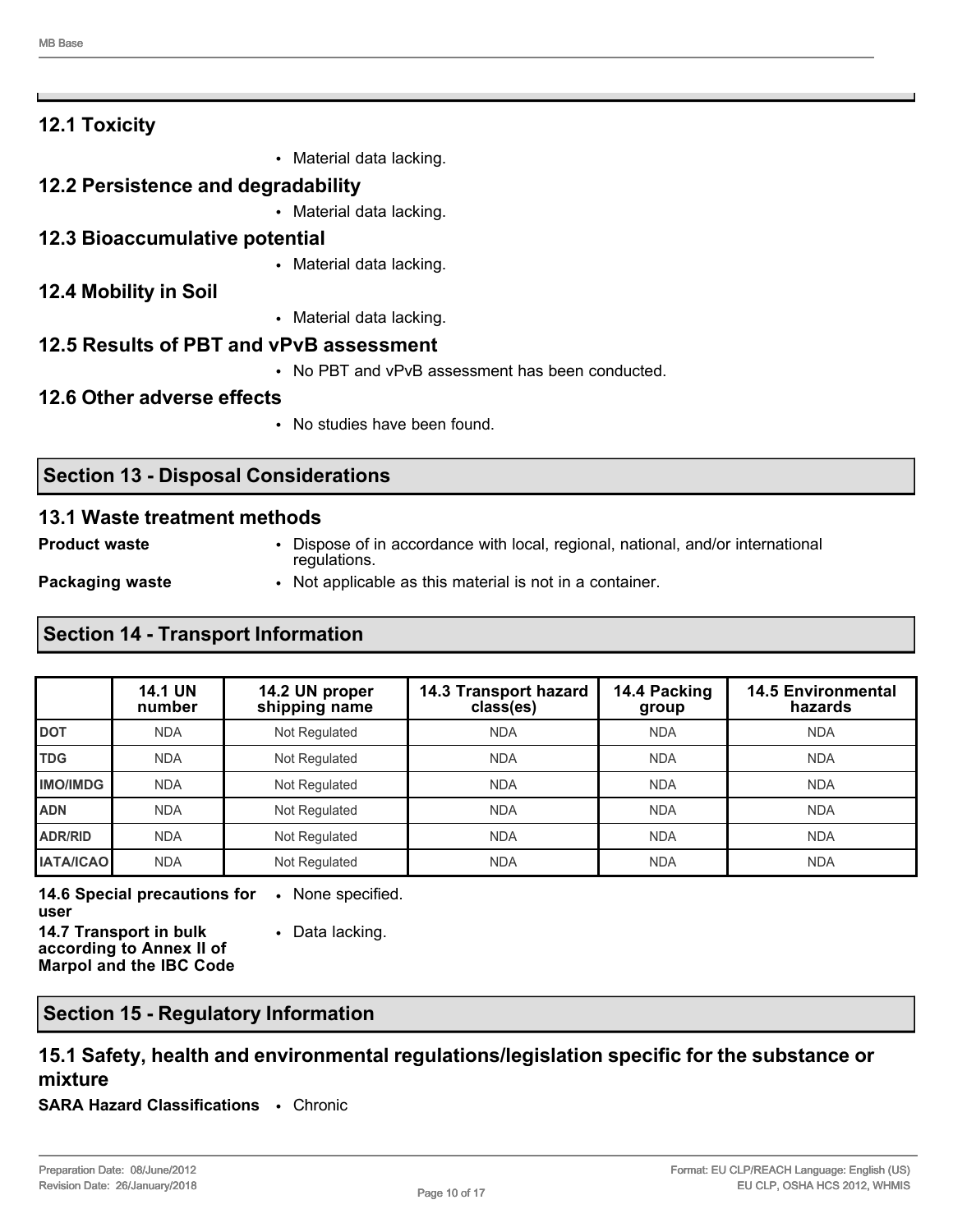| <b>State Right To Know</b>        |            |     |           |           |  |
|-----------------------------------|------------|-----|-----------|-----------|--|
| Component                         | <b>CAS</b> | ΜA  | <b>NJ</b> | <b>PA</b> |  |
| Glass, oxide,<br><b>Chemicals</b> | 65997-17-3 | No  | <b>No</b> | No        |  |
| Petroleum asphalt,<br>oxidized    | 64742-93-4 | No  | Yes       | No        |  |
| <b>Quartz</b>                     | 14808-60-7 | Yes | Yes       | Yes       |  |

| Inventory                             |            |            |                   |                   |                           |       |                  |             |                  |
|---------------------------------------|------------|------------|-------------------|-------------------|---------------------------|-------|------------------|-------------|------------------|
| Component                             | <b>CAS</b> |            | <b>Canada DSL</b> |                   | <b>Canada NDSL</b>        | China | <b>EU EINECS</b> |             | <b>EU ELNICS</b> |
| Glass, oxide,<br>Ichemicals           | 65997-17-3 |            | Yes               |                   | <b>No</b>                 | Yes   | Yes              |             | No               |
| Petroleum asphalt,<br>loxidized       | 64742-93-4 |            | Yes               |                   | <b>No</b>                 | Yes   | Yes              |             | No               |
| lQuartz                               | 14808-60-7 |            | Yes               |                   | <b>No</b>                 | Yes   | Yes              |             | No               |
|                                       |            |            |                   |                   | <b>Inventory (Con't.)</b> |       |                  |             |                  |
| Component                             |            | <b>CAS</b> |                   | <b>Japan ENCS</b> | <b>Korea KECL</b>         |       |                  | <b>TSCA</b> |                  |
| Glass, oxide, chemicals<br>65997-17-3 |            |            | Yes               | Yes               |                           | Yes   |                  |             |                  |
| Petroleum asphalt, oxidized           |            | 64742-93-4 |                   | Yes               | Yes                       |       |                  | Yes         |                  |
| Quartz                                |            |            | 14808-60-7        |                   | Yes                       | Yes   |                  |             | Yes              |

### **Australia**

#### **Labor**

| Australia - Work Health and Safety Regulations - Hazardous Substances Requiring Health Monitoring |            |                                                                                                                                                                                                                                                                         |  |  |  |
|---------------------------------------------------------------------------------------------------|------------|-------------------------------------------------------------------------------------------------------------------------------------------------------------------------------------------------------------------------------------------------------------------------|--|--|--|
| • Petroleum asphalt, oxidized                                                                     | 64742-93-4 | Not Listed                                                                                                                                                                                                                                                              |  |  |  |
| · Glass, oxide, chemicals                                                                         | 65997-17-3 | <b>Not Listed</b>                                                                                                                                                                                                                                                       |  |  |  |
| • Quartz                                                                                          | 14808-60-7 | Demographic, medical and<br>occupational history; Records<br>of personal exposure;<br>Standardised respiratory<br>questionnaire to be completed;<br>Standardised respiratory<br>function test, for example,<br>FEV1, FVC and FEV1/FVC:<br>Chest X-ray full size PA view |  |  |  |
| Australia - High Volume Industrial Chemicals List                                                 |            |                                                                                                                                                                                                                                                                         |  |  |  |
| • Petroleum asphalt, oxidized                                                                     | 64742-93-4 | Not Listed                                                                                                                                                                                                                                                              |  |  |  |
| · Glass, oxide, chemicals                                                                         | 65997-17-3 | <b>Not Listed</b>                                                                                                                                                                                                                                                       |  |  |  |
| • Quartz                                                                                          | 14808-60-7 |                                                                                                                                                                                                                                                                         |  |  |  |
| Australia - List of Designated Hazardous Substances - Classification                              |            |                                                                                                                                                                                                                                                                         |  |  |  |
| • Petroleum asphalt, oxidized                                                                     | 64742-93-4 | <b>Not Listed</b>                                                                                                                                                                                                                                                       |  |  |  |
| · Glass, oxide, chemicals                                                                         | 65997-17-3 | Not Listed                                                                                                                                                                                                                                                              |  |  |  |
| • Quartz                                                                                          | 14808-60-7 | Self classification required                                                                                                                                                                                                                                            |  |  |  |
| ⊧Environment                                                                                      |            |                                                                                                                                                                                                                                                                         |  |  |  |
| Australia - National Pollutant Inventory (NPI) Substance List                                     |            |                                                                                                                                                                                                                                                                         |  |  |  |
| • Petroleum asphalt, oxidized                                                                     | 64742-93-4 | Not Listed                                                                                                                                                                                                                                                              |  |  |  |
| · Glass, oxide, chemicals                                                                         | 65997-17-3 | <b>Not Listed</b>                                                                                                                                                                                                                                                       |  |  |  |
| • Quartz                                                                                          | 14808-60-7 | <b>Not Listed</b>                                                                                                                                                                                                                                                       |  |  |  |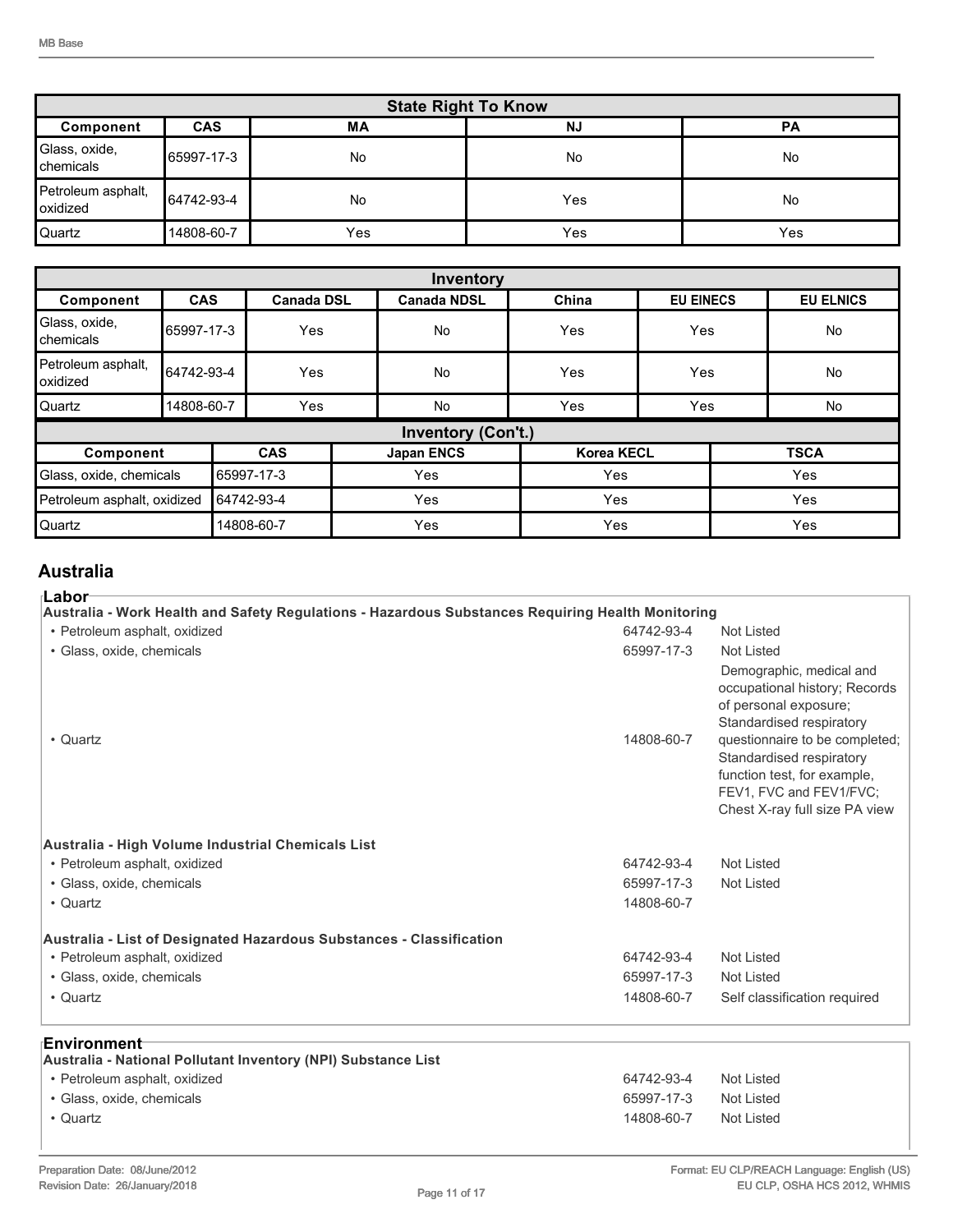| <b>Australia - Ozone Protection Act - Scheduled Substances</b> |            |            |
|----------------------------------------------------------------|------------|------------|
| • Petroleum asphalt, oxidized                                  | 64742-93-4 | Not Listed |
| • Glass, oxide, chemicals                                      | 65997-17-3 | Not Listed |
| • Quartz                                                       | 14808-60-7 | Not Listed |
| Australia - Priority Existing Chemical Program                 |            |            |
| • Petroleum asphalt, oxidized                                  | 64742-93-4 | Not Listed |
| • Glass, oxide, chemicals                                      | 65997-17-3 | Not Listed |
| • Quartz                                                       | 14808-60-7 | Not Listed |
|                                                                |            |            |

### **Belgium**

| ⊺Labor<br>Belgium - Substances and Preparations - Carcinogens and Mutagens |            |            |
|----------------------------------------------------------------------------|------------|------------|
| • Petroleum asphalt, oxidized                                              | 64742-93-4 | Not Listed |
| • Glass, oxide, chemicals                                                  | 65997-17-3 | Not Listed |
| • Quartz                                                                   | 14808-60-7 | Not Listed |
|                                                                            |            |            |

### **Bulgaria**

| 64742-93-4 | Not Listed                                                                                                                                                                 |
|------------|----------------------------------------------------------------------------------------------------------------------------------------------------------------------------|
| 65997-17-3 | Not Listed                                                                                                                                                                 |
| 14808-60-7 | Not Listed                                                                                                                                                                 |
|            |                                                                                                                                                                            |
| 64742-93-4 | Not Listed                                                                                                                                                                 |
| 65997-17-3 | Not Listed                                                                                                                                                                 |
| 14808-60-7 | Not Listed                                                                                                                                                                 |
|            |                                                                                                                                                                            |
| 64742-93-4 | Not Listed                                                                                                                                                                 |
| 65997-17-3 | Not Listed                                                                                                                                                                 |
| 14808-60-7 | Not Listed                                                                                                                                                                 |
|            | Bulgaria - Air Quality - Maximum Admissible Hazardous Contaminant Levels - 24 Hour<br>Bulgaria - Air Quality - Maximum Admissible Hazardous Contaminant Levels - 30 Minute |

### **Canada**

| ⊧Labor<br><b>Canada - WHMIS - Classifications of Substances</b><br>• Petroleum asphalt, oxidized<br>• Glass, oxide, chemicals<br>• Quartz | 64742-93-4<br>65997-17-3<br>14808-60-7 | Not Listed<br>Not Listed<br>D <sub>2</sub> A (In certain cases, this<br>classification does not apply.<br>For more information, consult<br>the section Substance Specific<br>Issues - Silica, crystalline,<br>encapsulated on Health<br>Canada's WHMIS Division<br>website.) |
|-------------------------------------------------------------------------------------------------------------------------------------------|----------------------------------------|------------------------------------------------------------------------------------------------------------------------------------------------------------------------------------------------------------------------------------------------------------------------------|
| Canada - WHMIS - Ingredient Disclosure List<br>• Petroleum asphalt, oxidized<br>• Glass, oxide, chemicals<br>• Quartz                     | 64742-93-4<br>65997-17-3<br>14808-60-7 | Not Listed<br>Not Listed<br>$1\%$                                                                                                                                                                                                                                            |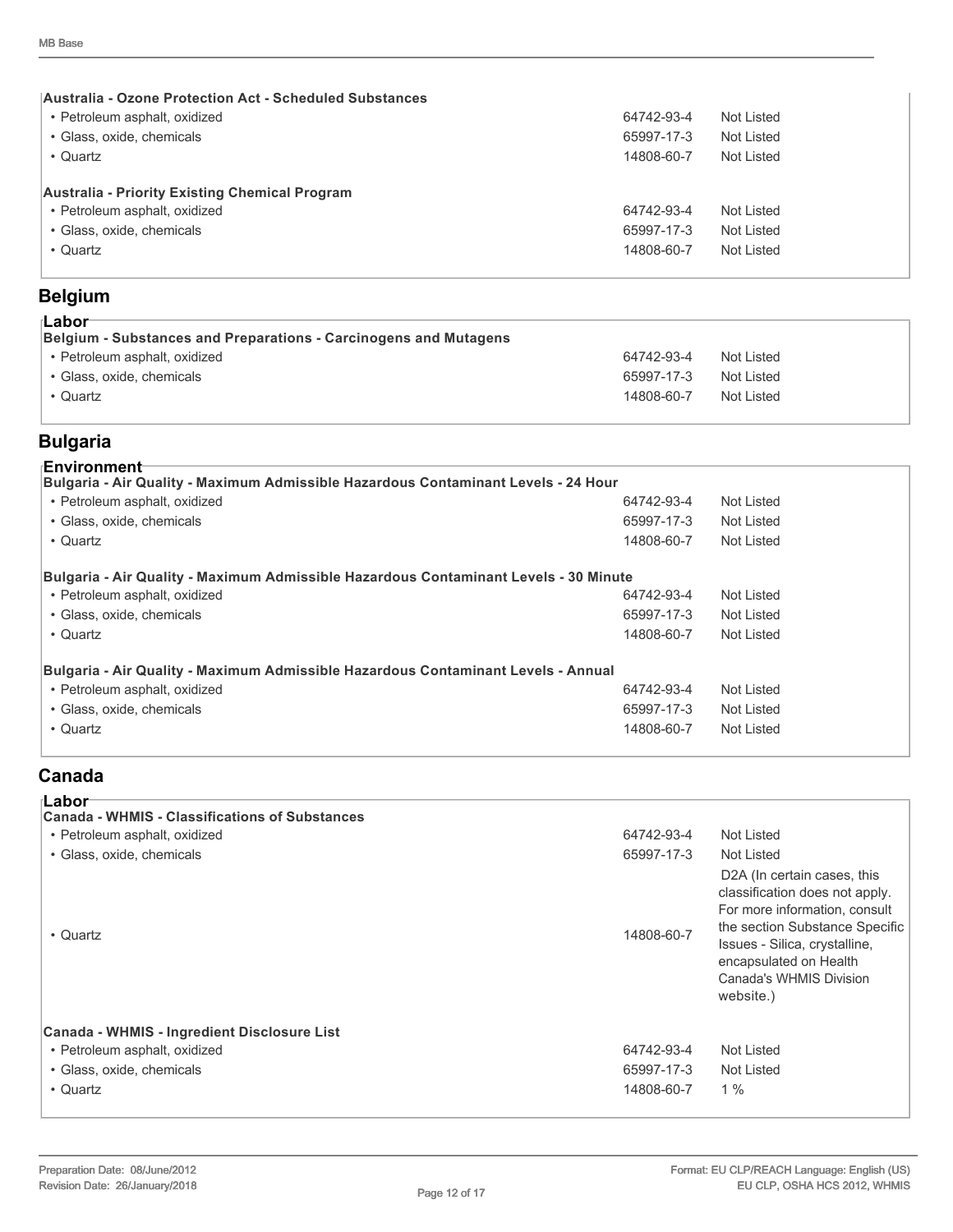| ⊦Environment                                                                                        |                          |                          |
|-----------------------------------------------------------------------------------------------------|--------------------------|--------------------------|
| <b>Canada - CEPA - Priority Substances List</b><br>· Petroleum asphalt, oxidized                    | 64742-93-4               | Not Listed               |
| · Glass, oxide, chemicals                                                                           | 65997-17-3               | Not Listed               |
| • Quartz                                                                                            | 14808-60-7               | Not Listed               |
| China                                                                                               |                          |                          |
| ιOther                                                                                              |                          |                          |
| China - Annex   & II - Controlled Chemicals Lists                                                   |                          |                          |
| • Petroleum asphalt, oxidized                                                                       | 64742-93-4               | Not Listed               |
| · Glass, oxide, chemicals                                                                           | 65997-17-3               | Not Listed               |
| • Quartz                                                                                            | 14808-60-7               | Not Listed               |
| <b>Denmark</b>                                                                                      |                          |                          |
| ⊦Environment                                                                                        |                          |                          |
| Denmark - List of Undesirable Substances - Product Groups/Function<br>· Petroleum asphalt, oxidized | 64742-93-4               | <b>Not Listed</b>        |
| · Glass, oxide, chemicals                                                                           | 65997-17-3               | <b>Not Listed</b>        |
| • Quartz                                                                                            | 14808-60-7               | <b>Not Listed</b>        |
|                                                                                                     |                          |                          |
| <b>Europe</b>                                                                                       |                          |                          |
| <b>⊺Other</b>                                                                                       |                          |                          |
| EU - CLP (1272/2008) - Annex VI - Table 3.2 - Classification                                        |                          |                          |
| • Petroleum asphalt, oxidized                                                                       | 64742-93-4               | Not Listed               |
| · Glass, oxide, chemicals<br>• Quartz                                                               | 65997-17-3<br>14808-60-7 | Not Listed<br>Not Listed |
|                                                                                                     |                          |                          |
| EU - CLP (1272/2008) - Annex VI - Table 3.2 - Concentration Limits                                  |                          |                          |
| • Petroleum asphalt, oxidized                                                                       | 64742-93-4               | Not Listed               |
| · Glass, oxide, chemicals                                                                           | 65997-17-3               | <b>Not Listed</b>        |
| • Quartz                                                                                            | 14808-60-7               | <b>Not Listed</b>        |
| EU - CLP (1272/2008) - Annex VI - Table 3.2 - Labelling                                             |                          |                          |
| • Petroleum asphalt, oxidized                                                                       | 64742-93-4               | Not Listed               |
| · Glass, oxide, chemicals                                                                           | 65997-17-3               | Not Listed               |
| • Quartz                                                                                            | 14808-60-7               | <b>Not Listed</b>        |
| EU - CLP (1272/2008) - Annex VI - Table 3.2 - Notes - Substances and Preparations                   |                          |                          |
| • Petroleum asphalt, oxidized                                                                       | 64742-93-4               | Not Listed               |
| · Glass, oxide, chemicals                                                                           | 65997-17-3               | Not Listed               |
| • Quartz                                                                                            | 14808-60-7               | Not Listed               |
| EU - CLP (1272/2008) - Annex VI - Table 3.2 - Safety Phrases                                        |                          |                          |
| · Petroleum asphalt, oxidized                                                                       | 64742-93-4               | Not Listed               |
| · Glass, oxide, chemicals                                                                           | 65997-17-3               | Not Listed               |
| • Quartz                                                                                            | 14808-60-7               | Not Listed               |
|                                                                                                     |                          |                          |

### **Germany**

| ⊺Labor<br>Germany - Immission Control - Qualifying Quantities for Major Accident Prevention |            |            |
|---------------------------------------------------------------------------------------------|------------|------------|
| • Petroleum asphalt, oxidized                                                               | 64742-93-4 | Not Listed |
| • Glass, oxide, chemicals                                                                   | 65997-17-3 | Not Listed |
| • Quartz                                                                                    | 14808-60-7 | Not Listed |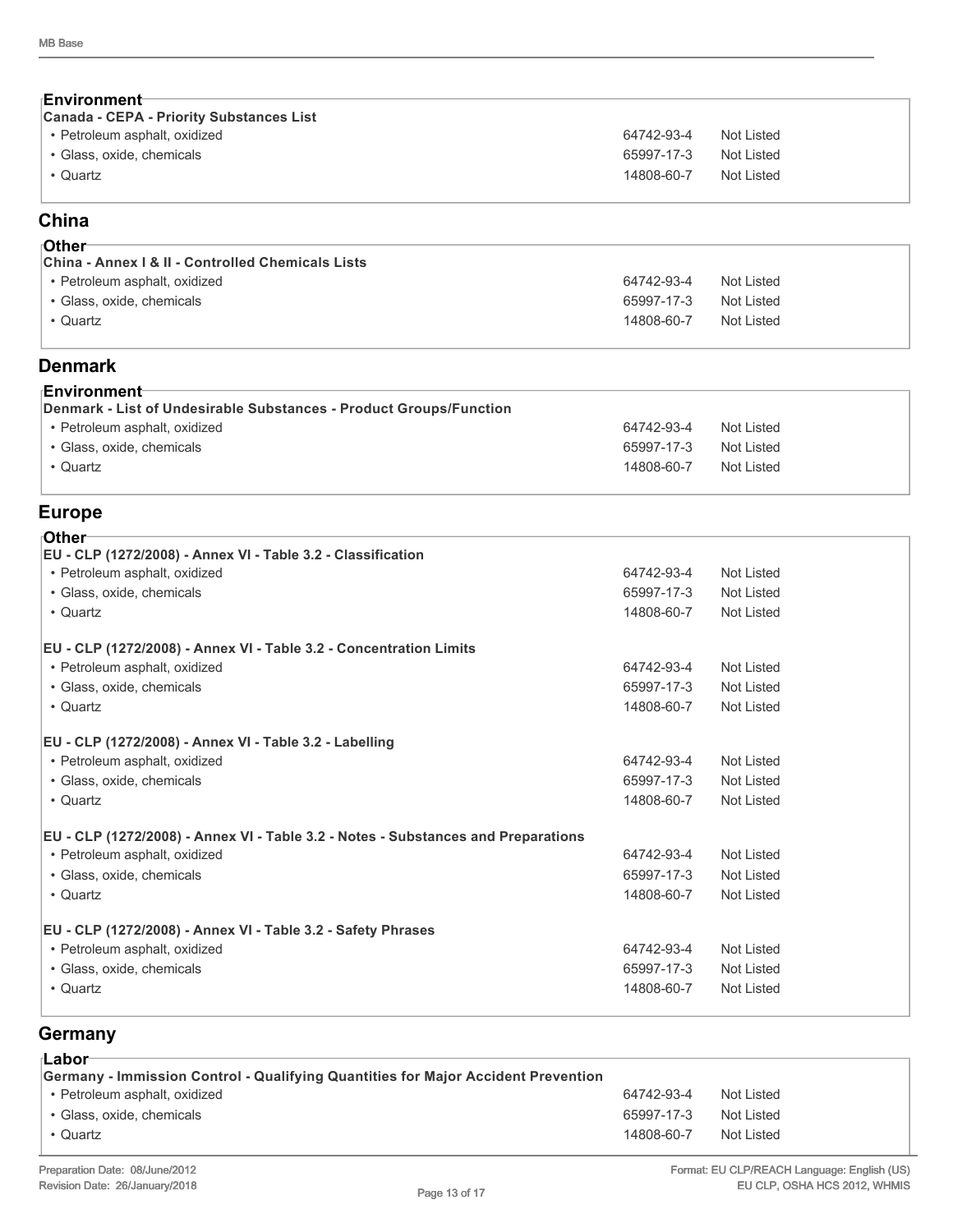| <b>Germany - Immission Control - Qualifying Quantities for Safety Reporting</b>   |            |                               |
|-----------------------------------------------------------------------------------|------------|-------------------------------|
| • Petroleum asphalt, oxidized                                                     | 64742-93-4 | Not Listed                    |
| · Glass, oxide, chemicals                                                         | 65997-17-3 | Not Listed                    |
| • Quartz                                                                          | 14808-60-7 | Not Listed                    |
| Germany - TRGS 505 - Specific Lead Regulations                                    |            |                               |
| • Petroleum asphalt, oxidized                                                     | 64742-93-4 | Not Listed                    |
| · Glass, oxide, chemicals                                                         | 65997-17-3 | Not Listed                    |
| • Quartz                                                                          | 14808-60-7 | Not Listed                    |
| Germany - TRGS 511 - Specific Ammonium Nitrate Regulations                        |            |                               |
| • Petroleum asphalt, oxidized                                                     | 64742-93-4 | Not Listed                    |
| · Glass, oxide, chemicals                                                         | 65997-17-3 | Not Listed                    |
| • Quartz                                                                          | 14808-60-7 | Not Listed                    |
| <sub>'</sub> Environment⊣                                                         |            |                               |
| <b>Germany - TA Luft - Types and Classes</b>                                      |            |                               |
| • Petroleum asphalt, oxidized                                                     | 64742-93-4 | Not Listed                    |
| · Glass, oxide, chemicals                                                         | 65997-17-3 | Not Listed                    |
| • Quartz                                                                          | 14808-60-7 | Not Listed                    |
| Germany - TA Luft - Emission Limits for Carcinogenic Substances                   |            |                               |
| • Petroleum asphalt, oxidized                                                     | 64742-93-4 | Not Listed                    |
| · Glass, oxide, chemicals                                                         | 65997-17-3 | Not Listed                    |
| • Quartz                                                                          | 14808-60-7 | Not Listed                    |
| Germany - TA Luft - Emission Limits for Fibers                                    |            |                               |
| • Petroleum asphalt, oxidized                                                     | 64742-93-4 | Not Listed                    |
| · Glass, oxide, chemicals                                                         | 65997-17-3 | Not Listed                    |
| • Quartz                                                                          | 14808-60-7 | Not Listed                    |
| Germany - TA Luft - Emission Limits for Inorganic Dusts                           |            |                               |
| • Petroleum asphalt, oxidized                                                     | 64742-93-4 | Not Listed                    |
| · Glass, oxide, chemicals                                                         | 65997-17-3 | Not Listed                    |
| • Quartz                                                                          | 14808-60-7 | Not Listed                    |
| Germany - TA Luft - Emission Limits for Inorganic Gases                           |            |                               |
| • Petroleum asphalt, oxidized                                                     | 64742-93-4 | Not Listed                    |
| · Glass, oxide, chemicals                                                         | 65997-17-3 | <b>Not Listed</b>             |
| • Quartz                                                                          | 14808-60-7 | Not Listed                    |
| Germany - TA Luft - Emission Limits for Organic Substances                        |            |                               |
| • Petroleum asphalt, oxidized                                                     | 64742-93-4 | Not Listed                    |
| · Glass, oxide, chemicals                                                         | 65997-17-3 | Not Listed                    |
| • Quartz                                                                          | 14808-60-7 | <b>Not Listed</b>             |
|                                                                                   |            |                               |
| Germany - Water Classification (VwVwS) - Annex 1<br>• Petroleum asphalt, oxidized | 64742-93-4 | <b>Not Listed</b>             |
| · Glass, oxide, chemicals                                                         | 65997-17-3 | Not Listed                    |
|                                                                                   |            | ID Number 849, not considered |
| • Quartz                                                                          | 14808-60-7 | hazardous to water            |
| Germany - Water Classification (VwVwS) - Annex 2 - Water Hazard Classes           |            |                               |
| • Petroleum asphalt, oxidized                                                     | 64742-93-4 | Not Listed                    |
| · Glass, oxide, chemicals                                                         | 65997-17-3 | Not Listed                    |
|                                                                                   |            |                               |

 $\begin{array}{c} \hline \end{array}$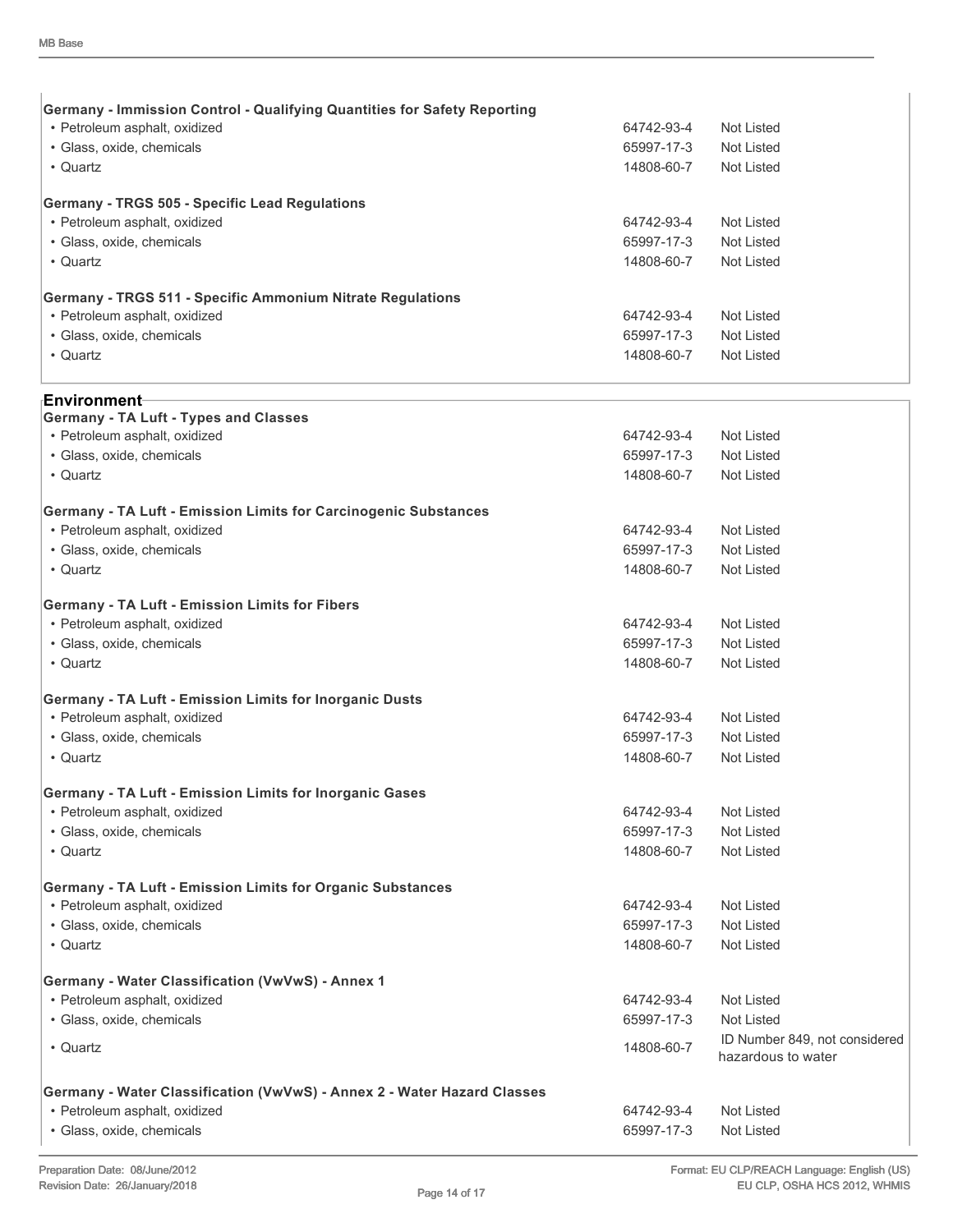| • Quartz                                                | 14808-60-7 | Not Listed                                          |
|---------------------------------------------------------|------------|-----------------------------------------------------|
| <b>Germany - Water Classification (VwVwS) - Annex 3</b> |            |                                                     |
| • Petroleum asphalt, oxidized                           | 64742-93-4 | Not Listed                                          |
| • Glass, oxide, chemicals                               | 65997-17-3 | Not Listed                                          |
| • Quartz                                                | 14808-60-7 | ID Number 849, not considered<br>hazardous to water |

### **United States**

| ⊦Labor                                                                    |                          |                   |
|---------------------------------------------------------------------------|--------------------------|-------------------|
| U.S. - OSHA - Process Safety Management - Highly Hazardous Chemicals      |                          |                   |
| • Petroleum asphalt, oxidized                                             | 64742-93-4               | Not Listed        |
| · Glass, oxide, chemicals                                                 | 65997-17-3<br>14808-60-7 | Not Listed        |
| • Quartz                                                                  |                          | Not Listed        |
| U.S. - OSHA - Specifically Regulated Chemicals                            |                          |                   |
| • Petroleum asphalt, oxidized                                             | 64742-93-4               | Not Listed        |
| · Glass, oxide, chemicals                                                 | 65997-17-3               | Not Listed        |
| • Quartz                                                                  | 14808-60-7               | Not Listed        |
| ⊦Environment                                                              |                          |                   |
| U.S. - CAA (Clean Air Act) - 1990 Hazardous Air Pollutants                |                          |                   |
| • Petroleum asphalt, oxidized                                             | 64742-93-4               | Not Listed        |
| · Glass, oxide, chemicals                                                 | 65997-17-3               | Not Listed        |
| • Quartz                                                                  | 14808-60-7               | Not Listed        |
| U.S. - CERCLA/SARA - Hazardous Substances and their Reportable Quantities |                          |                   |
| • Petroleum asphalt, oxidized                                             | 64742-93-4               | Not Listed        |
| · Glass, oxide, chemicals                                                 | 65997-17-3               | <b>Not Listed</b> |
| • Quartz                                                                  | 14808-60-7               | Not Listed        |
| U.S. - CERCLA/SARA - Radionuclides and Their Reportable Quantities        |                          |                   |
| • Petroleum asphalt, oxidized                                             | 64742-93-4               | Not Listed        |
| · Glass, oxide, chemicals                                                 | 65997-17-3               | Not Listed        |
| • Quartz                                                                  | 14808-60-7               | Not Listed        |
| U.S. - CERCLA/SARA - Section 302 Extremely Hazardous Substances EPCRA RQs |                          |                   |
| • Petroleum asphalt, oxidized                                             | 64742-93-4               | Not Listed        |
| · Glass, oxide, chemicals                                                 | 65997-17-3               | Not Listed        |
| • Quartz                                                                  | 14808-60-7               | Not Listed        |
| U.S. - CERCLA/SARA - Section 302 Extremely Hazardous Substances TPQs      |                          |                   |
| • Petroleum asphalt, oxidized                                             | 64742-93-4               | Not Listed        |
| · Glass, oxide, chemicals                                                 | 65997-17-3               | Not Listed        |
| • Quartz                                                                  | 14808-60-7               | Not Listed        |
| U.S. - CERCLA/SARA - Section 313 - Emission Reporting                     |                          |                   |
| • Petroleum asphalt, oxidized                                             | 64742-93-4               | Not Listed        |
| · Glass, oxide, chemicals                                                 | 65997-17-3               | Not Listed        |
| • Quartz                                                                  | 14808-60-7               | Not Listed        |
| U.S. - CERCLA/SARA - Section 313 - PBT Chemical Listing                   |                          |                   |
| • Petroleum asphalt, oxidized                                             | 64742-93-4               | Not Listed        |
| · Glass, oxide, chemicals                                                 | 65997-17-3               | Not Listed        |
| • Quartz                                                                  | 14808-60-7               | Not Listed        |
|                                                                           |                          |                   |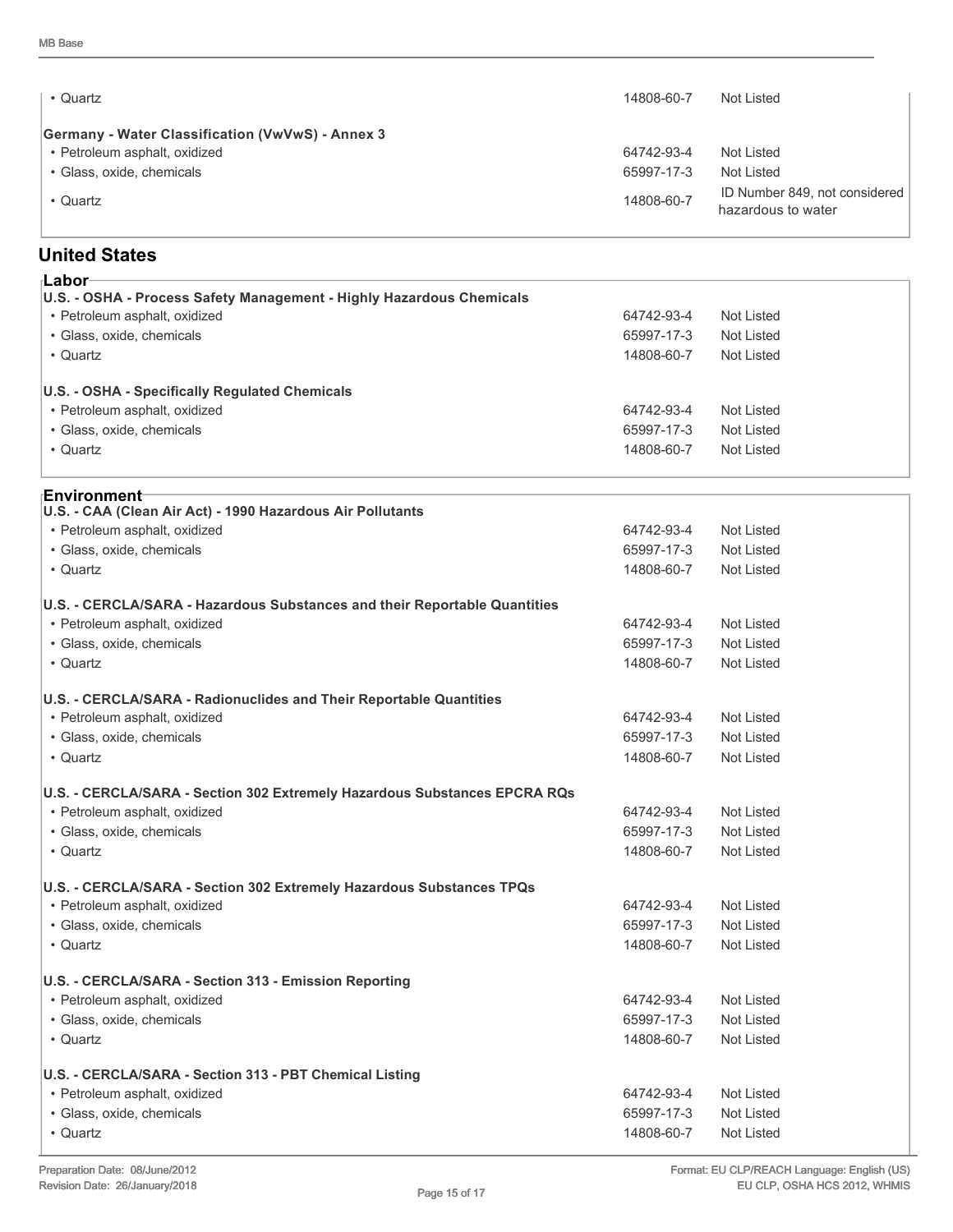#### **United States - California**

| ⊦Environment                                                              |            |                                                                                |  |  |
|---------------------------------------------------------------------------|------------|--------------------------------------------------------------------------------|--|--|
| U.S. - California - Proposition 65 - Carcinogens List                     |            |                                                                                |  |  |
| • Petroleum asphalt, oxidized                                             | 64742-93-4 | <b>Not Listed</b>                                                              |  |  |
| · Glass, oxide, chemicals                                                 | 65997-17-3 | <b>Not Listed</b>                                                              |  |  |
| • Quartz                                                                  | 14808-60-7 | carcinogen, initial date 10/1/88<br>(airborne particles of<br>respirable size) |  |  |
| U.S. - California - Proposition 65 - Developmental Toxicity               |            |                                                                                |  |  |
| • Petroleum asphalt, oxidized                                             | 64742-93-4 | <b>Not Listed</b>                                                              |  |  |
| · Glass, oxide, chemicals                                                 | 65997-17-3 | <b>Not Listed</b>                                                              |  |  |
| • Quartz                                                                  | 14808-60-7 | <b>Not Listed</b>                                                              |  |  |
| U.S. - California - Proposition 65 - Maximum Allowable Dose Levels (MADL) |            |                                                                                |  |  |
| • Petroleum asphalt, oxidized                                             | 64742-93-4 | <b>Not Listed</b>                                                              |  |  |
| · Glass, oxide, chemicals                                                 | 65997-17-3 | <b>Not Listed</b>                                                              |  |  |
| • Quartz                                                                  | 14808-60-7 | Not Listed                                                                     |  |  |
| U.S. - California - Proposition 65 - No Significant Risk Levels (NSRL)    |            |                                                                                |  |  |
| • Petroleum asphalt, oxidized                                             | 64742-93-4 | <b>Not Listed</b>                                                              |  |  |
| · Glass, oxide, chemicals                                                 | 65997-17-3 | Not Listed                                                                     |  |  |
| • Quartz                                                                  | 14808-60-7 | Not Listed                                                                     |  |  |
| U.S. - California - Proposition 65 - Reproductive Toxicity - Female       |            |                                                                                |  |  |
| • Petroleum asphalt, oxidized                                             | 64742-93-4 | <b>Not Listed</b>                                                              |  |  |
| · Glass, oxide, chemicals                                                 | 65997-17-3 | Not Listed                                                                     |  |  |
| • Quartz                                                                  | 14808-60-7 | <b>Not Listed</b>                                                              |  |  |
| U.S. - California - Proposition 65 - Reproductive Toxicity - Male         |            |                                                                                |  |  |
| • Petroleum asphalt, oxidized                                             | 64742-93-4 | Not Listed                                                                     |  |  |
| · Glass, oxide, chemicals                                                 | 65997-17-3 | <b>Not Listed</b>                                                              |  |  |
| • Quartz                                                                  | 14808-60-7 | <b>Not Listed</b>                                                              |  |  |
|                                                                           |            |                                                                                |  |  |

#### **United States - Pennsylvania**

| ⊺Labor<br>U.S. - Pennsylvania - RTK (Right to Know) - Environmental Hazard List                                                                    |                                        |                                        |  |
|----------------------------------------------------------------------------------------------------------------------------------------------------|----------------------------------------|----------------------------------------|--|
| • Petroleum asphalt, oxidized                                                                                                                      | 64742-93-4                             | Not Listed                             |  |
| • Glass, oxide, chemicals                                                                                                                          | 65997-17-3                             | Not Listed                             |  |
| • Quartz                                                                                                                                           | 14808-60-7                             | Not Listed                             |  |
| U.S. - Pennsylvania - RTK (Right to Know) - Special Hazardous Substances<br>• Petroleum asphalt, oxidized<br>• Glass, oxide, chemicals<br>• Quartz | 64742-93-4<br>65997-17-3<br>14808-60-7 | Not Listed<br>Not Listed<br>Not Listed |  |

#### **15.2 Chemical Safety Assessment**

• No Chemical Safety Assessment has been carried out.

#### **15.3 Other Information**

• WARNING: This product contains a chemical known to the State of California to cause cancer.